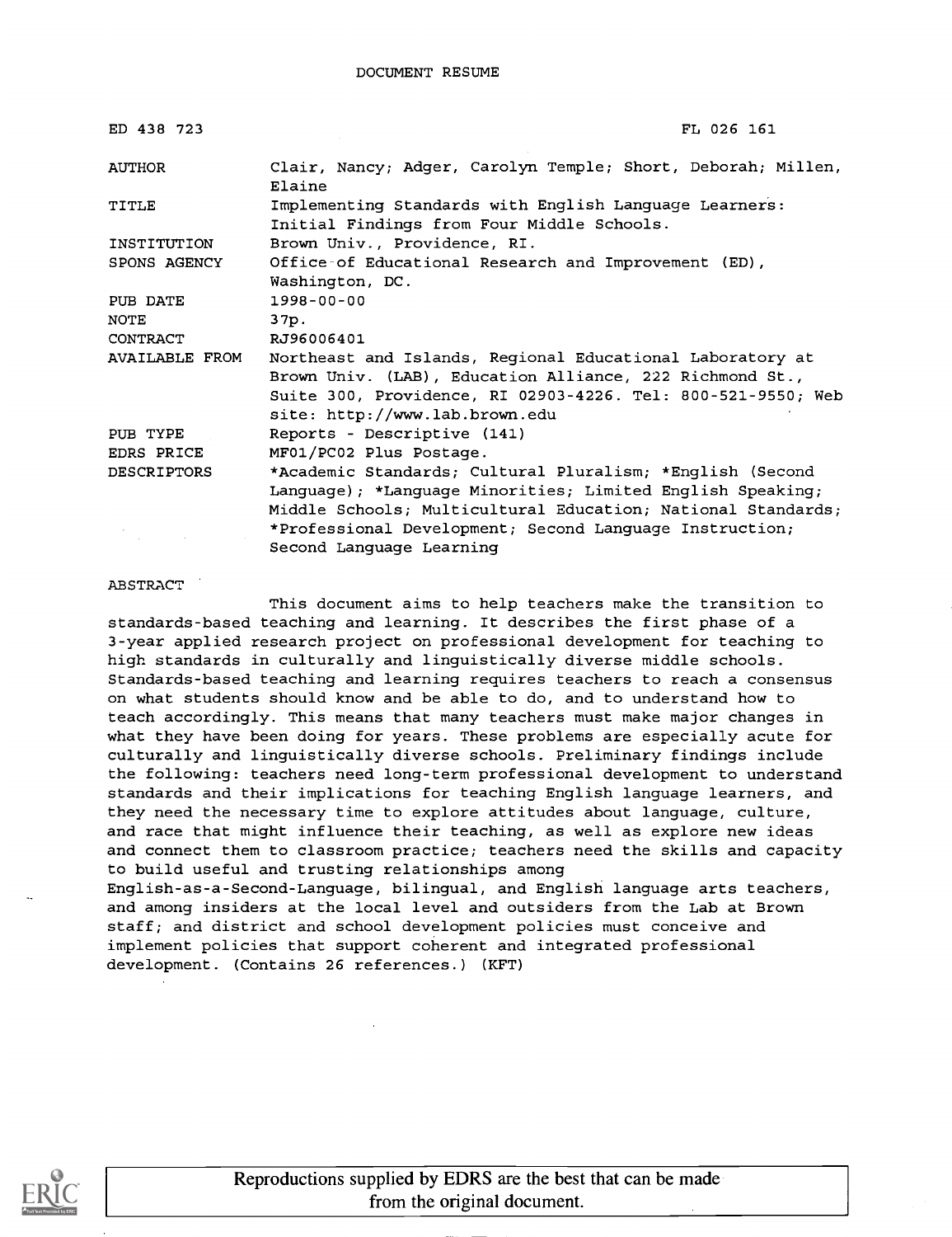## Implementing Standards with English Language Learners: Initial Findings from Four Middle Schools

U.S. DEPARTMENT OF EDUCATION<br>Office of Educational Research and Improvement EDUCATIONAL RESOURCES INFORMATION CENTER (ERIC)<br>This document has been reproduced as<br>received from the person or organization



e Education Alliance at Brown Universi

Program of

Northeast and Islands Regional Educational Laboratory

- originating it. □ Minor changes have been made to
	- improve reproduction quality.
- Points of view or opinions stated in this document do not necessarily represent official OERI position or policy.

Nancy Clair Carolyn Temple Adger. Deborah Short Elaine Millen

 $A \parallel B$ BEST COPY AVAILABLE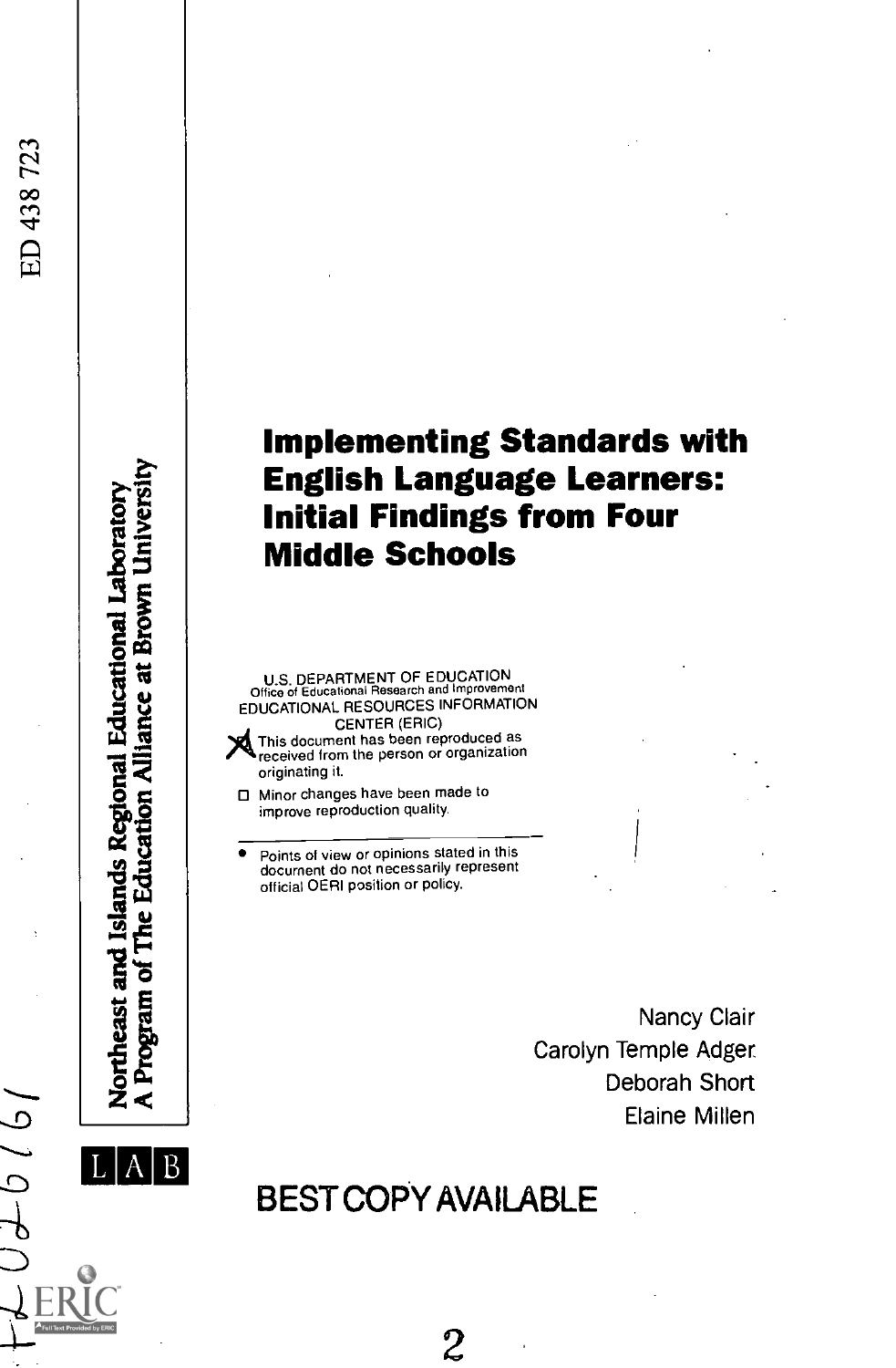Implementing Standards With English Language Learners: Initial Findings from Four Middle Schools

> Nancy Clair Carolyn Temple Adger Deborah Short Elaine Millen

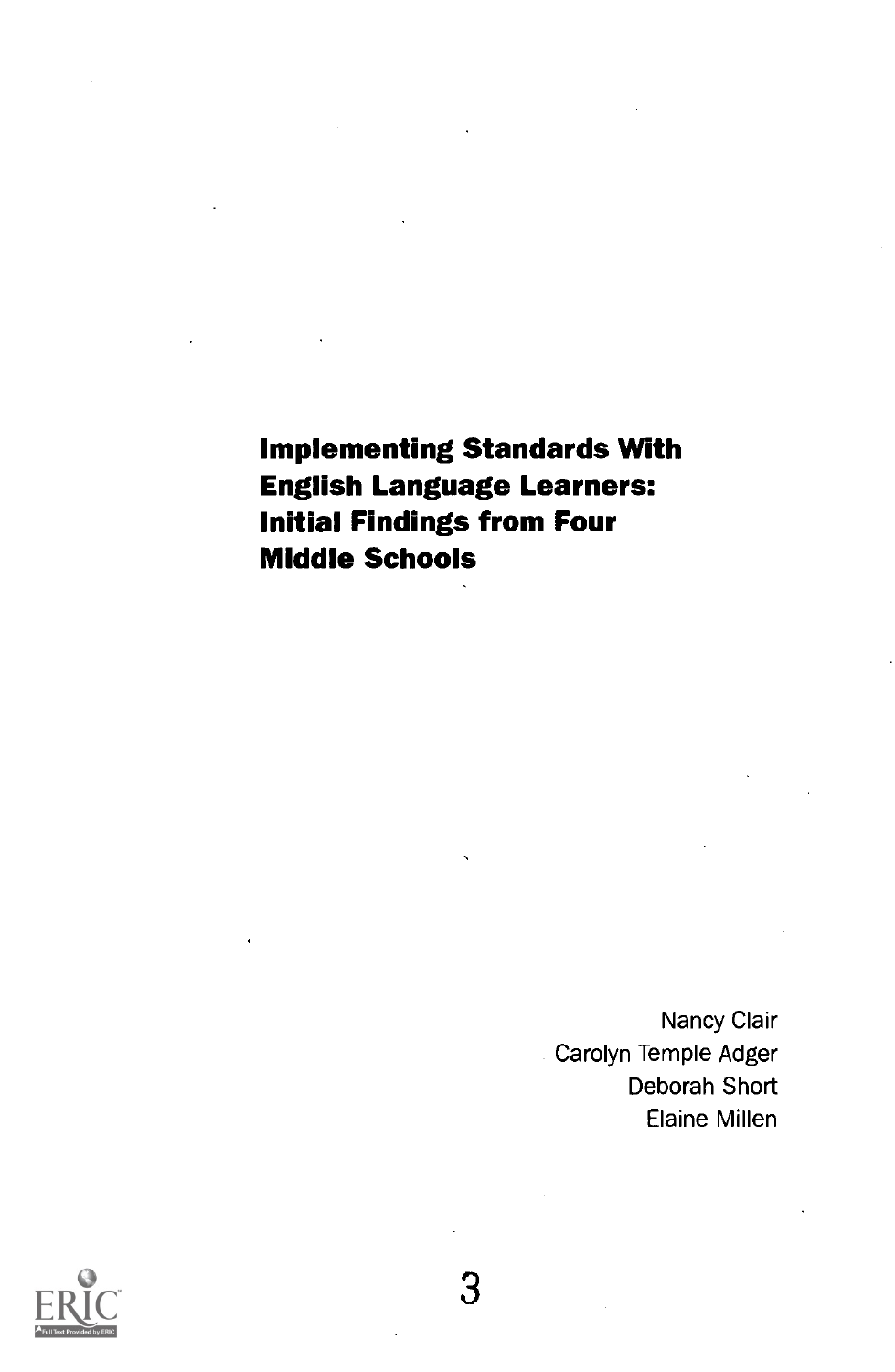#### Northeast and Islands Regional Educational Laboratory At Brown University (LAB)

The LAB, a program of The Education Alliance at Brown University, is one of ten federally supported educational laboratories in the nation. Our goals are to improve teaching and learning, advance school improvement, build capacity for reform, and develop strategic alliances with key members of the region's education and policy making community.

The LAB develops educational products and services for school administrators, policymakers, teachers, and parents in New England, New York, Puerto Rico, and the Virgin Islands. Central to our efforts is a commitment to equity and excellence.

Information about LAB programs and services is available by contacting:

LAB at Brown University Education Alliance 222 Richmond Street, Suite 300 Providence, RI 02903-4226

Phone: 800-521-9550 Email: lab@brown.edu Web: http://www.lab.brown.edu Fax: 401-421-7650

The Center for Applied Linguistics (CAL), based in Washington, D.C., is a LAB partner organization.

The Center for Resource Management (CRM), based in South Hampton, New Hampshire, is a LAB partner organization.

About the authors: Nancy Clair is a senior researcher at CRM. Carolyn Adger is a program associate at CAL. Deborah Short is a division director at CAL. Elaine Millen is a senior program association at CRM.

Copyright © 1998 The Education Alliance, LAB at Brown University. All rights reserved. This publication is based on work supported by the Office of Educational Research and Improvement (OERI), U.S. Department of Education, under Contract Number RJ96006401. Any opinions, findings, and conclusions or recommendations expressed in this material are those of the authors and do not necessarily reflect the views of OERI, the U.S. Department of Education, or any other agency of the U.S. Government.



 $\mathbb{R}^3$ 

4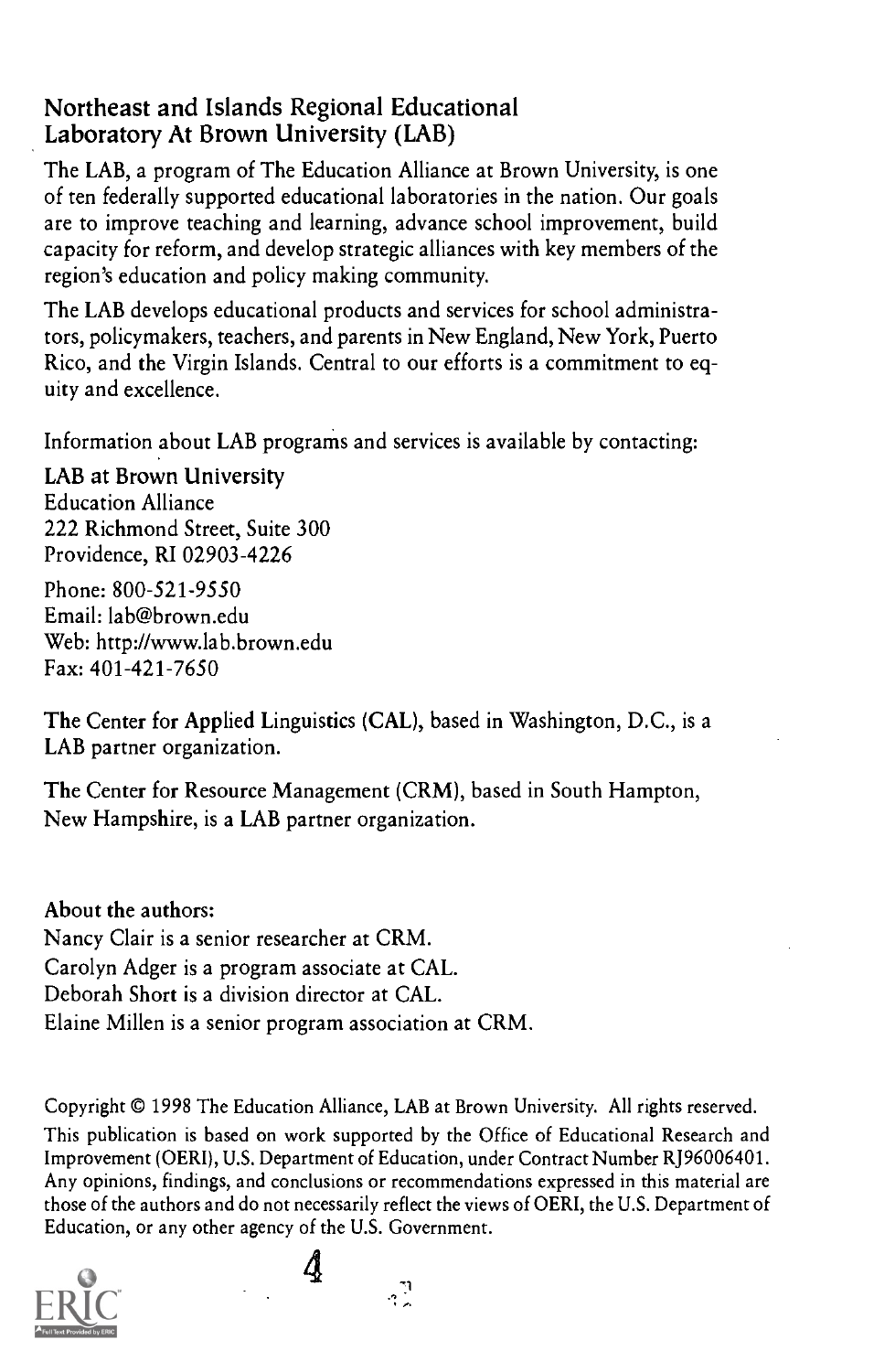# Table of Contents

| 1            | <b>Introduction</b>    |
|--------------|------------------------|
| $\mathbf{2}$ | <b>The Context</b>     |
| 5            | <b>The Project</b>     |
| 8            | <b>Research Method</b> |
| 13           | <b>Findings</b>        |
| 26           | <b>Implications</b>    |
| 29           | <b>Conclusion</b>      |
| 30           | <b>References</b>      |

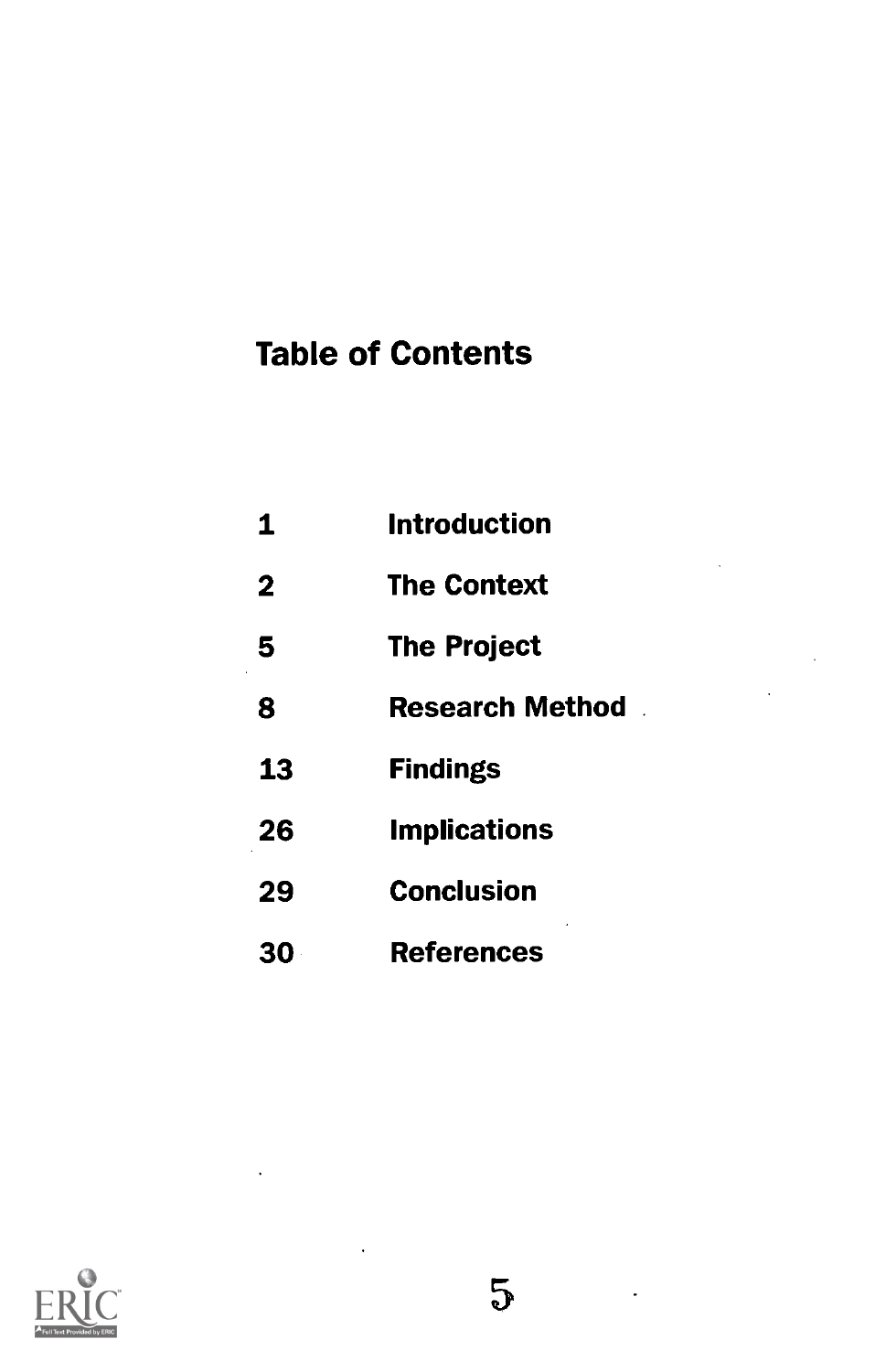## Introduction

As school reform takes hold, the standards movement has reached beyond development and moved into classrooms. Like any reform, standards are only as effective as the people who implement them. Yet that implementation process is likely to place an enormous burden on teachers. Standards-based teaching and learning essentially requires teachers to reach consensus on what students should know and be able to do and understand how to teach it. Many teachers will need to make changes in ways they have been teaching for years. Some must learn to teach in ways that they may not have experienced as learners, while others must revise instructional strategies that they had previously never questioned. All teachers are being asked to learn on the job.

The challenges of standards implementation are particularly acute for culturally diverse schools (August & Hakuta, 1997; McLaughlin & Sheppard, 1995). In culturally diverse schools, standards implementation presses teachers to come to terms with attitudes about language, culture, and race and about how linguistic and cultural backgrounds may influence cognitive processes (Garcia, 1994). Standards implementation presses schools to provide access to challenging curricula for all students. How can the promise of high standards for all children be realized when many teachers are inadequately prepared to serve linguistically and culturally diverse student populations and when many schools provide challenging curricula to only a few (NCTAF, 1996)?

Clearly, implementing standards in culturally diverse schools calls for professional development. And while there is a growing body of research on professional development approaches that facilitate school

ճ

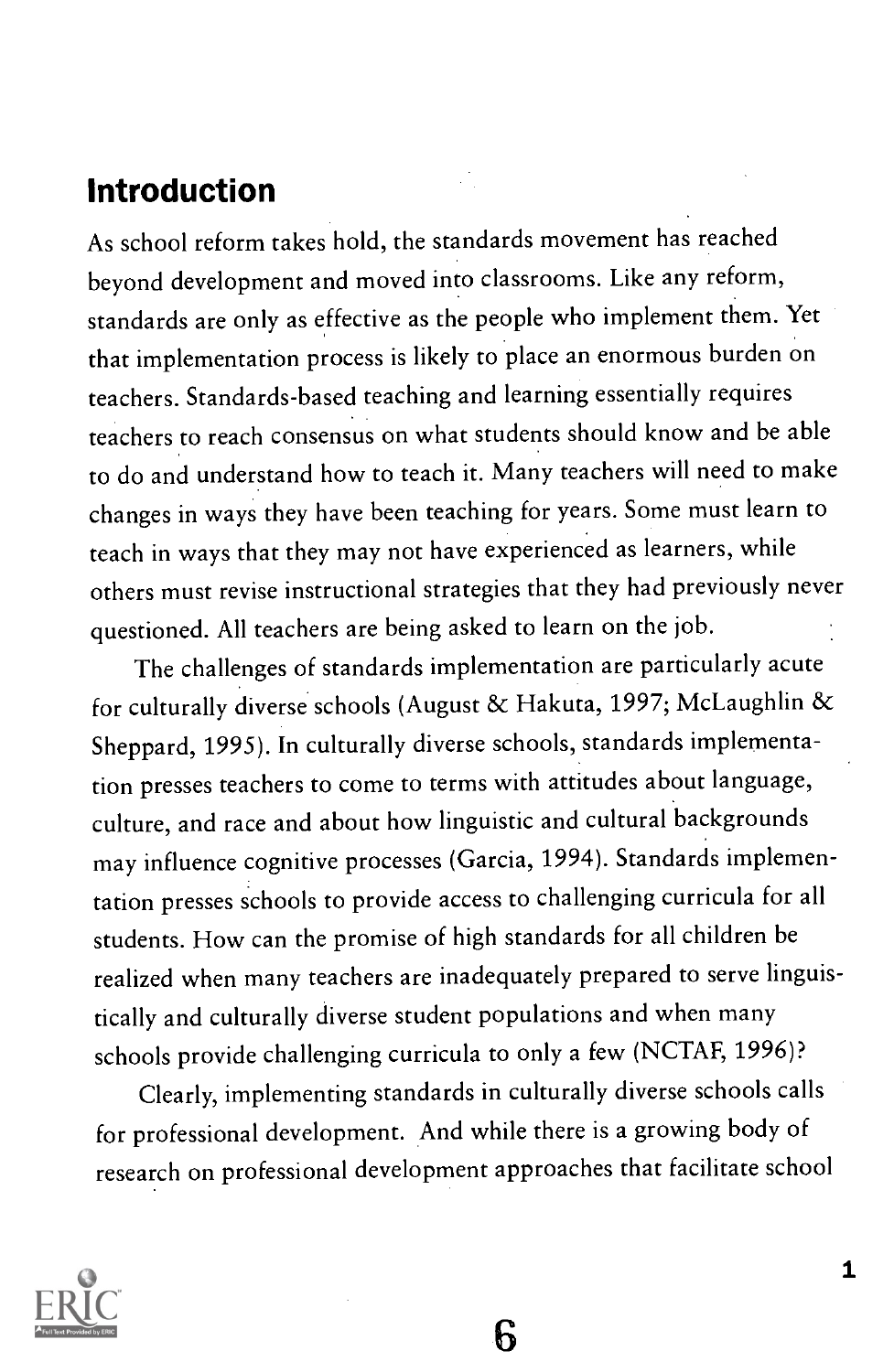reform (Darling-Hammond, 1997; Renyi, 1996), more needs to be known about the experiences that teachers and supervisors need in order for standards developed at the state or district level to translate into appropriate classroom practice. Furthermore, no research exists to date that specifically looks at standards implementation efforts with English language learners.

This paper describes the first phase of a three-year applied research project on professional development for teaching to high standards in culturally diverse middle schools. It reports preliminary findings, and it suggests implications that are relevant for other researchers, school administrators, professional developers, and teachers.

# The Context

The standards implementation project in Lowell, Massachusetts, has been influenced by new policies and shifting demographics at the national, state, and local levels. Like many other states intent on improving education for K-12 students, Massachusetts began developing curriculum frameworks (that is, state standards) in 1993 as a corner-, stone for school reform. The development period took approximately three years and involved teachers, parents, administrators, and concerned citizens from across the state. Despite public participation, development of the frameworks ignited political controversy, echoing the national standards debate about social studies and English language arts in particular. Questions concerning what gets taught, how it gets taught, and who makes the decisions were debated in public hearings, board meetings, and editorials. Simultaneously, a bill was introduced in the Massachusetts legislature to dismantle the state's 16-year-old Transi-



7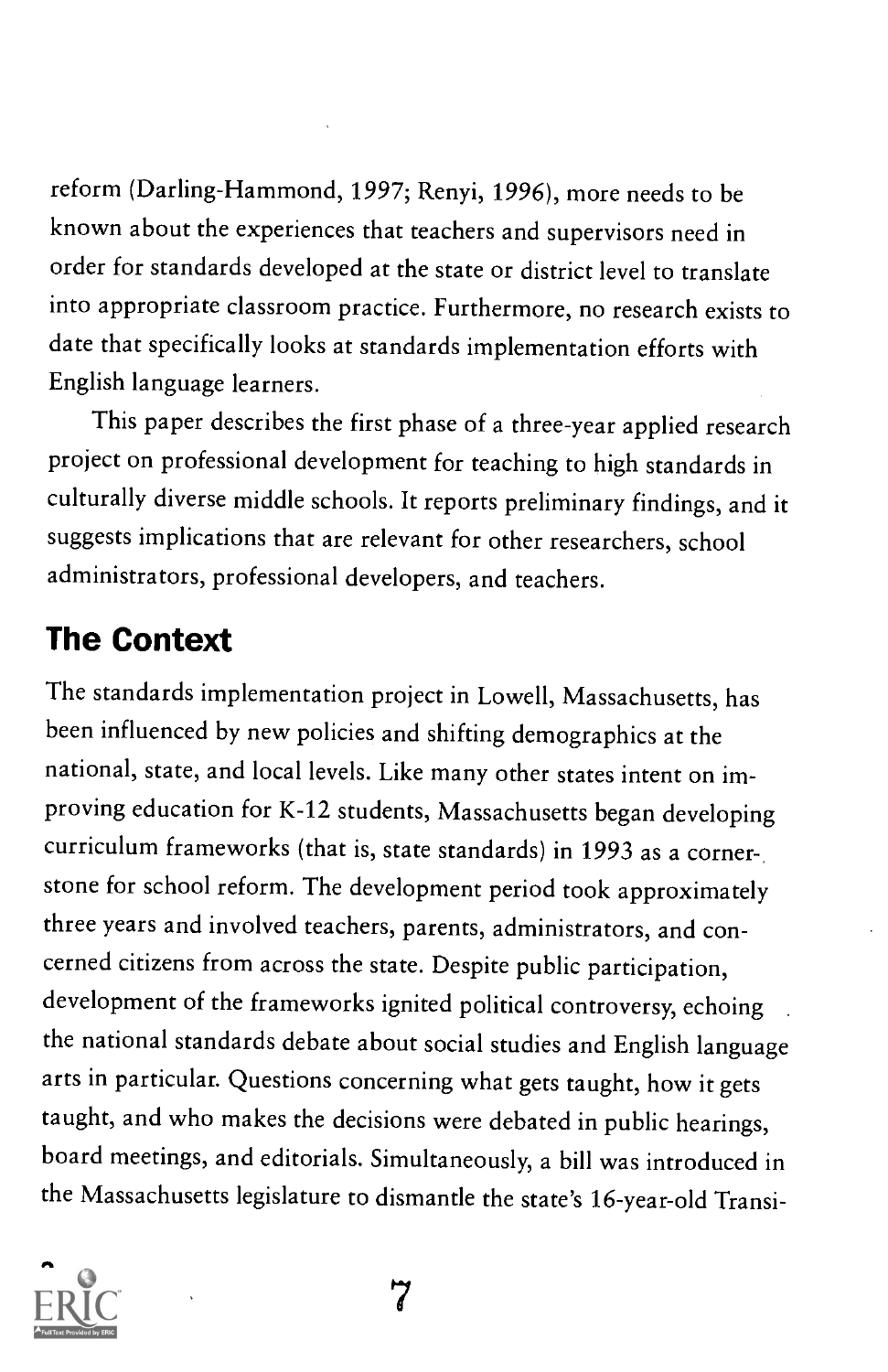tional Bilingual Education law. The threat to this programmatic option for some English language learners was criticized by many educators. Prospects for reaching consensus on standards and for meeting the educational needs of English language learners were uncertain.

Even before all of the state curriculum frameworks had been approved by the State Board of Education, leaders in the Lowell Public Schools had begun to plan for the development of district frameworks that would lead to changes in classroom practice. During the 1995-1996 school year, Lowell convened groups of content area teachers to study the draft state curriculum frameworks and to make recommendations for their implementation. Based on the assumption that the final version of the state's frameworks would not differ significantly from the drafts, the district administration supported framework development the following year.

Lowell provides a living laboratory for standards implementation efforts with students whose first language is not English and whose cultural heritage is not European. Lowell numbers more than 103,000 residents with 15.1% of its families living below the poverty level (U.S. Bureau of the Census, 1990).. Throughout the city's history, immigration. has been associated with industrial growth. Nonetheless, the surge of Latin American and Southeast Asian immigrants, especially Cambodians, during the 1980s sparked community resentment and placed heavy demands on the school system (Kiang, 1996).

During the 1995-1996 school year, 15,759 students were enrolled in Lowell schools, 27.9% of them Asian American, compared with 3.7% for the state; and 21.7% of them Latino/a, compared with 9% for the . state as a whole (Massachusetts Department of Education, 1997). In

R



3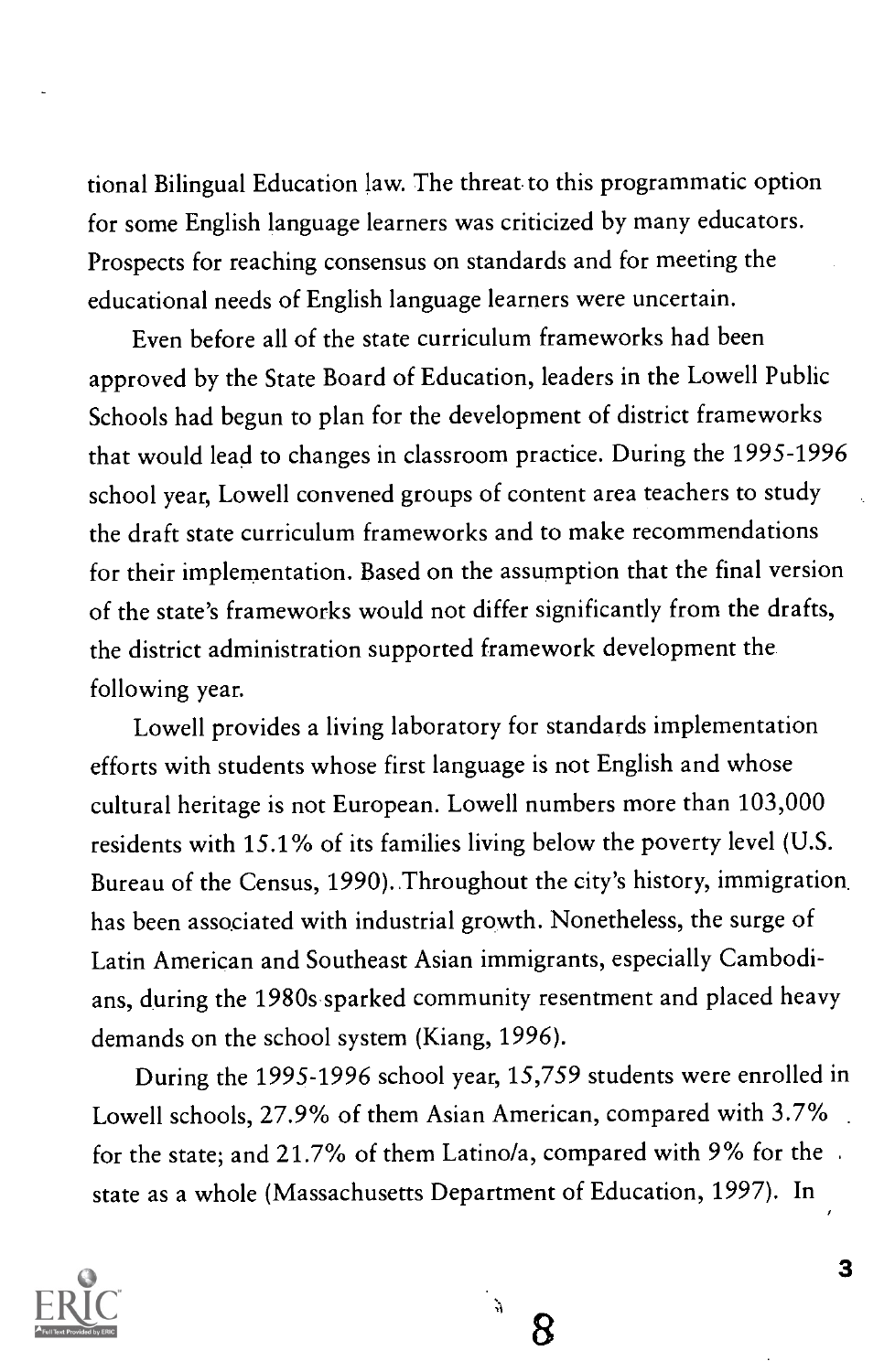1996-1997, transitional bilingual education (TBE) programs served 23% of the student population, offering native language instruction in Spanish, Portuguese, Vietnamese, Khmer, and Laotian. The district provided ESL instruction for students speaking one of the 13 low-incidence languages. Between 50 and 80% of the school population were eligible for federally subsidized meals (Quality Counts, Education Week, 1997).

Lowell's teaching force is less diverse than its student population. Only 10% of the teachers are Asian or Hispanic; 90% are white (Lowell Public Schools, October 1996). Many teachers received their pre-service training before the needs of linguistically and culturally diverse students were being addressed systematically. Some teachers have attended in-service workshops in second language acquisition, but there was no system-wide professional development focused on teaching English language learners within the three years prior to the project's inception, according to district administrators.

Although the district does not monitor the school progress of students who have exited bilingual education or ESL programs, Lowell educators noticed that many of these students were struggling to succeed in mainstream courses. Data from the mid-1990s suggest that high linguistic diversity and poverty correlate with low standardized test scores in Lowell as elsewhere. Lowell students scored below the state average on all measures of the Massachusetts Education Assessment Program (Massachusetts Executive Office of Education, 1996). Raising the standards for learning in content areas threatened to leave these students even farther behind.

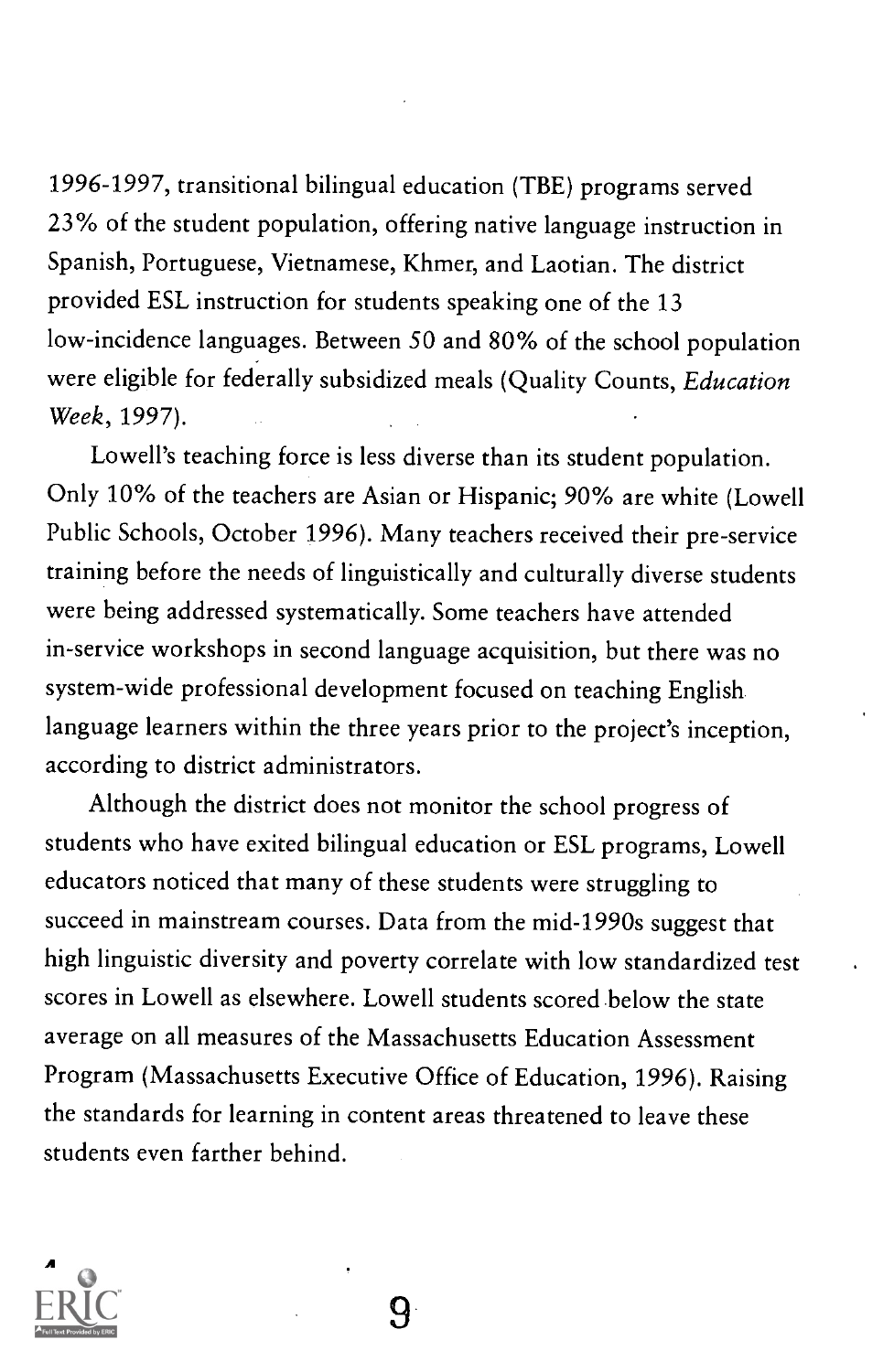## The Project

No template exists for providing standards-based instruction, either to students who speak languages other than English and have cultural backgrounds different from those that predominate in North America (August & Hakuta, 1997; McLaughlin & Shepard, 1995) or to any population of students.

Curriculum development or revision is often considered the first step for implementing standards-based reform, but that need not be the case. As Figure 1 suggests, curriculum, instruction, and assessment all affect learners, and standards implementation involves all three. Cray-Andrews and Millen (1996) suggest that schools should begin standards implementation by addressing their area of greatest need. Thus, if a changing school population (due, for instance, to a rapid influx of a new group of immigrant students) results in teachers wanting to modify their classroom strategies in order to meet the new students' educational needs, then the conversation regarding standards implementation should begin with instruction. If schools are feeling pressure to reform because of dissatisfaction with testing and test scores, then looking closely at assessment practices and results is the place to start. The choice of where to begin implementing standards must be made deliberately and locally.

The design of this project assumes a shared responsibility for standards implementation between the district and the school. Roles of district and school personnel differ, but successful reform efforts require both leadership and local invention (Darling-Hammond, 1997; Wagner, 1997). Shared responsibility implies that the district and its schools

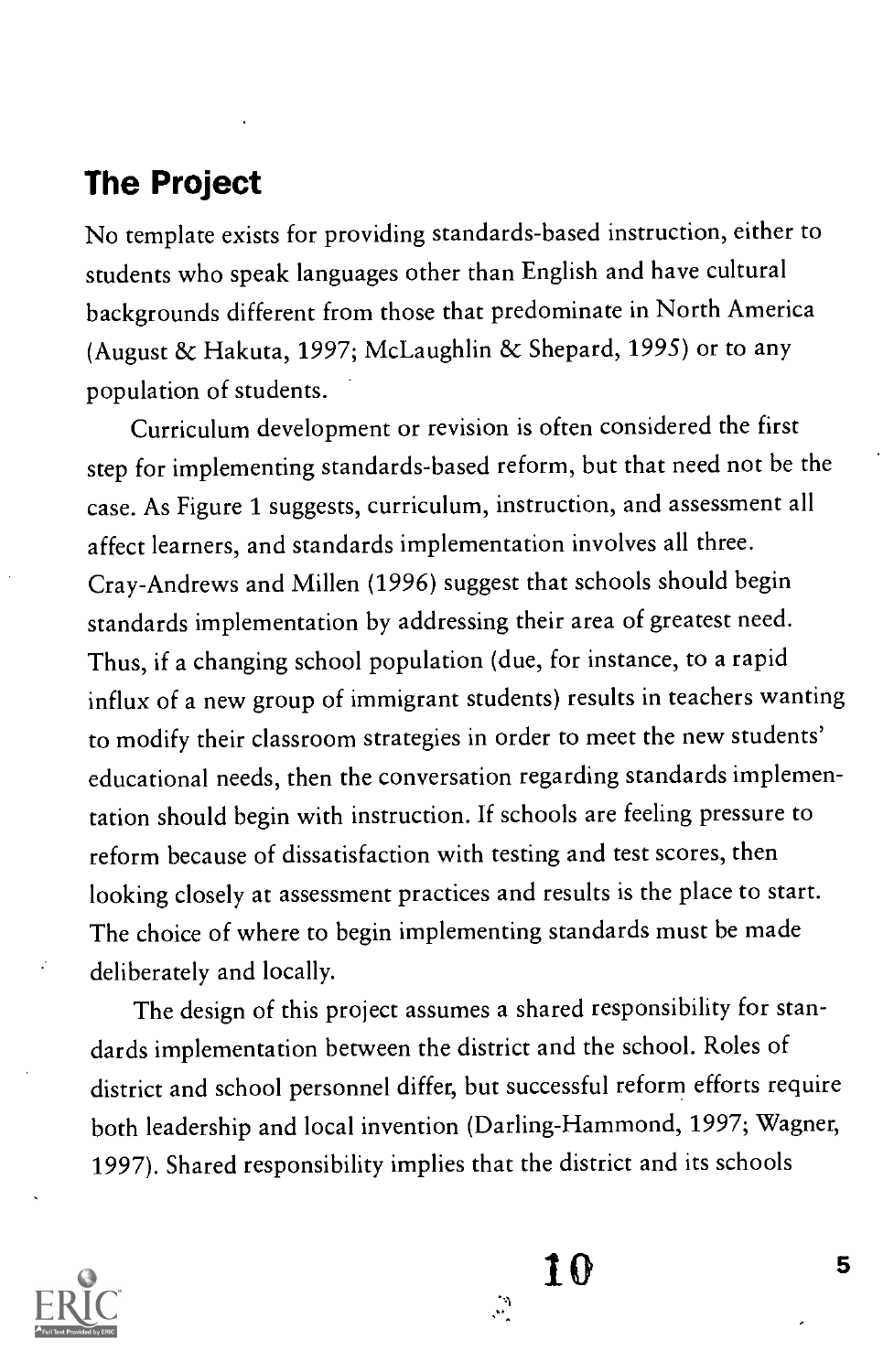share a common vision for students and are willing to work together, so that, for example, district and school projects do not compete for teachers' time but reinforce common efforts to put standards at the center of reform. At both the school and district levels, standards implementation could be the foundation from which other projects evolve.



The design also assumes that a critical mass of competent teachers has the potential to transform a school and district (Hawley & Valli, 1996). This potential may be realized through professional development approaches that deviate from traditional, short-term delivery models. Professional development that is inquiry-based, grounded in school reality, designed with teacher input, rigorous, sustained, and coherent has been shown to facilitate school reforms (Darling-Hammond, 1997; Hawley & Valli, 1996; Little, 1993; Renyi, 1996).



 $\mathcal{L}_{\mathcal{D}}$ 11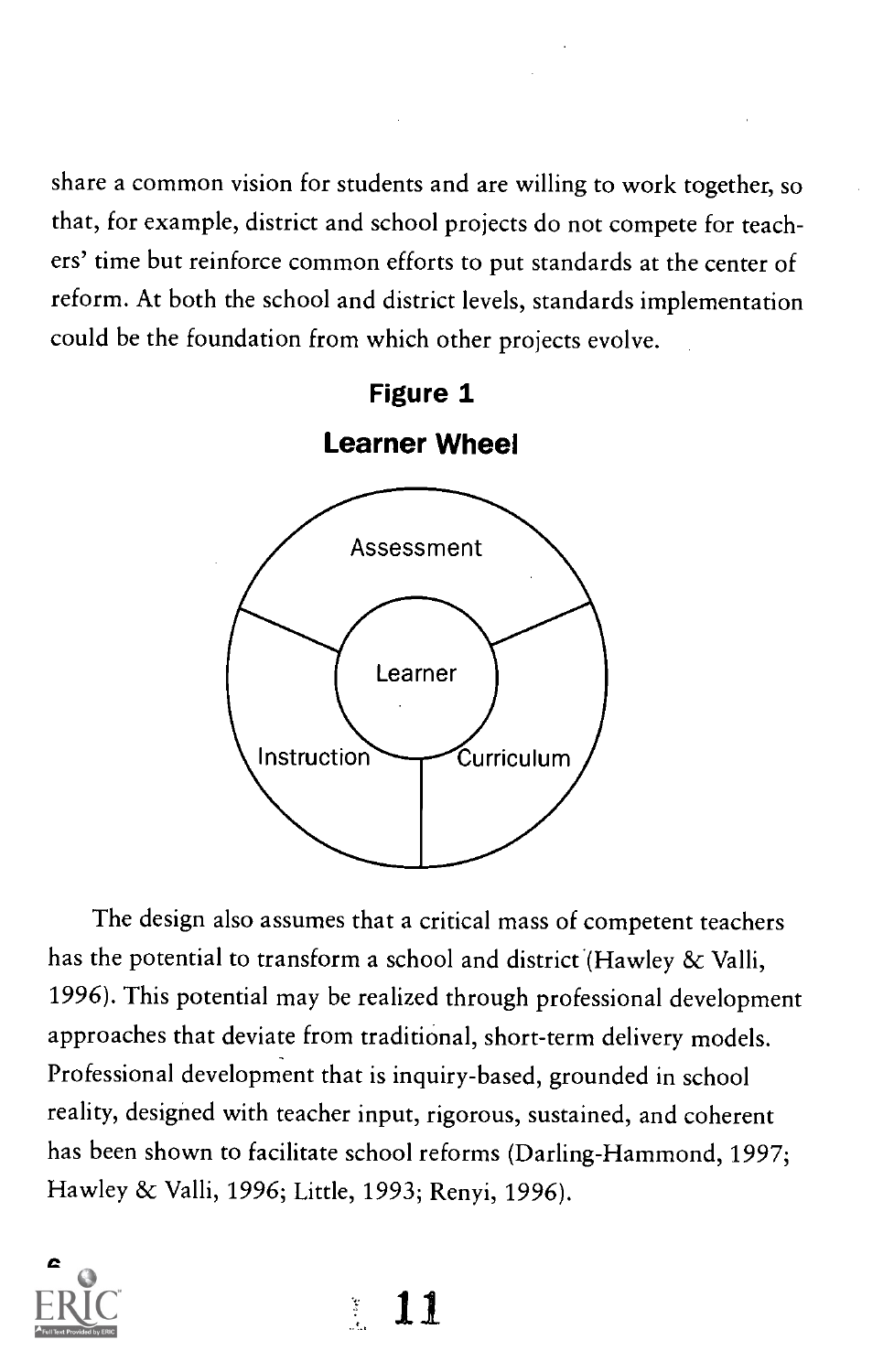A focus on teachers in standards implementation efforts does not imply that principals and district administrators do not play key roles: they do. Their leadership and support is crucial (Darling-Hammond, 1997). The primary focus of this project is on teachers because their actions have the most direct influence on students, but the project is also concerned with enhancing the ability of the schools and the district to support standards-based instruction.

At the request of Lowell Public Schools, the LAB designed and implemented this research and development project to understand the complexities of standards implementation efforts that purposefully include English language learners.. The project is intended both to increase individual and organizational capacity in Lowell and to accumulate understandings that can inform other linguistically and culturally diverse districts that are putting curriculum frameworks into effect in their schools and classrooms.

# Research Method

The research involved documenting professional development sessions, school visits, and interviewing with teachers and administrators. LAB staff designed a professional development process and facilitated the sessions, and they used qualitative research methods to address two research questions:

- What issues arise when schools include English language learners in standards implementation efforts?
- What professional development strategies prepare schools to respond to this challenge?

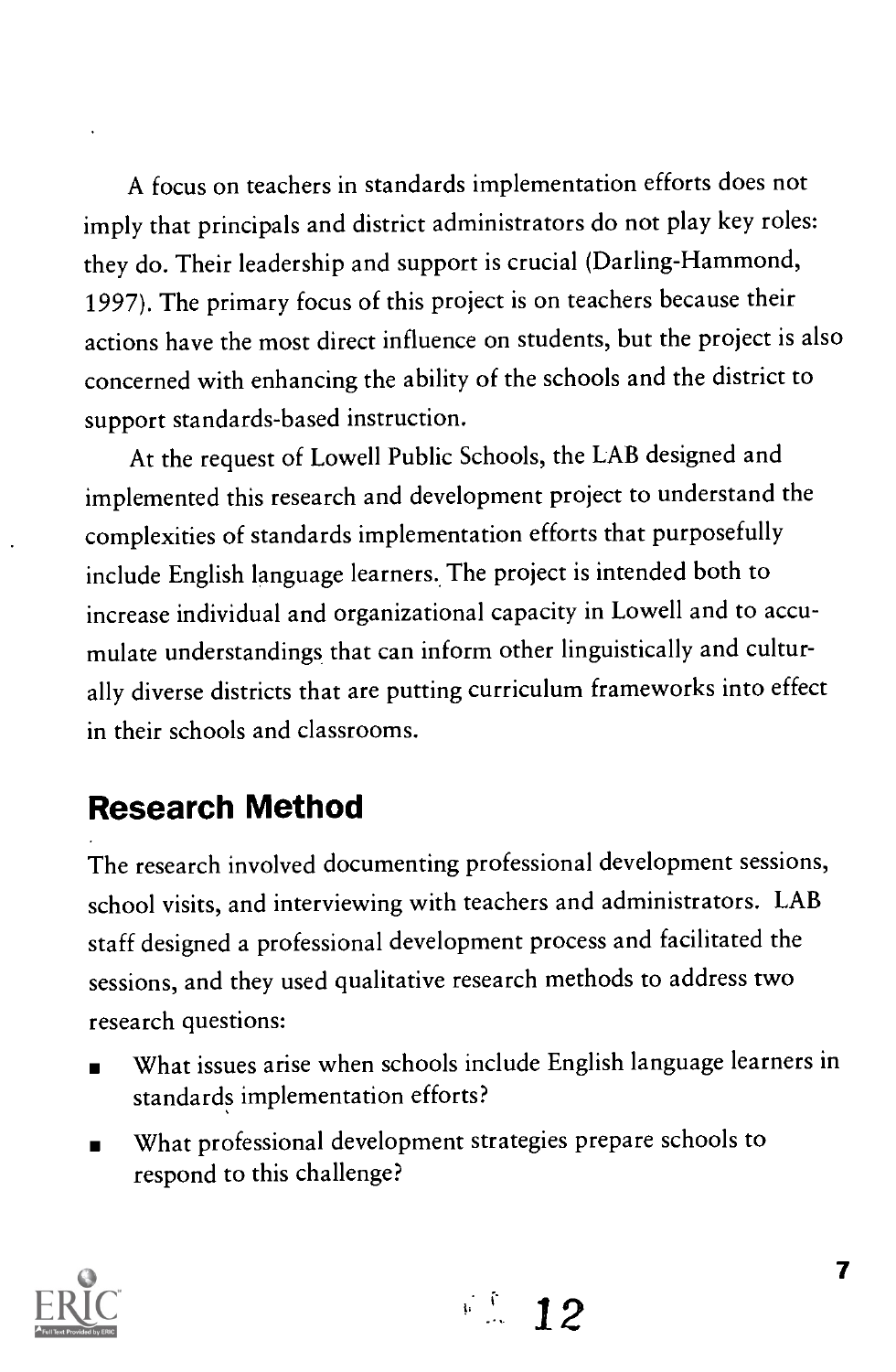LAB staff kept a running account of presentations, interactions, and teacher questions and responses during professional development sessions. Agendas from these meetings, handouts, and readings were archived. Other data from the sessions were collected by using questionnaires on teachers' learnings and their perceptions of the sessions' relevance to their work. Data were collected at the initial, midpoint, and final sessions so that changes in knowledge and attitudes could be tracked. Other data included flip chart reports from group discussion and journal entries that teachers volunteered. This extensive, on-going documentation and analysis of the professional development helped to shape future sessions and to contextualize monthly visits to classrooms.

Data from school visits included descriptive field notes on classroom interaction and on conversations with teachers and principals. Samples of student work and lesson materials were collected. Other data sources included e-mail between LAB staff and project participants, notes from phone conversations, and teacher writing.

LAB staff used traditional qualitative methods to analyze the data (Erickson, 1986; Lincoln & Guba, 1985; Miles & Huberman, 1994). The researchers (Adger, Clair and Short) coded and sorted electronically-stored field notes using a qualitative data management system (FolioViews). Codes and analytic categories were derived from the research questions and themes that arose in early data analysis. The researchers analyzed the data that they had collected individually and compared their results with analytic memos written during data collection and with the questionnaires that teachers had completed to determine the findings presented below.

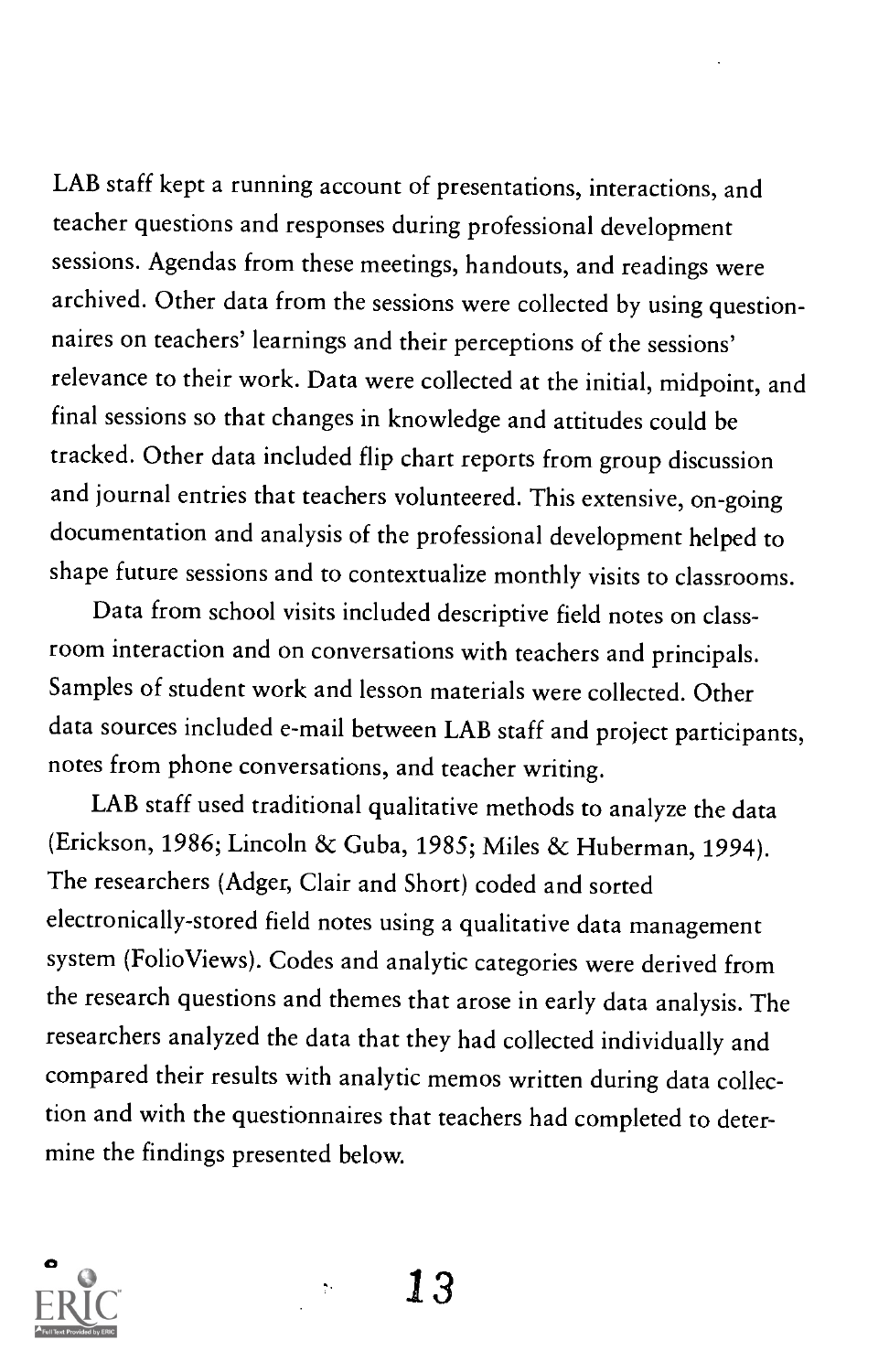#### Year One

Professional development sessions

Professional development was designed to involve Lowell and LAB staff as partners so that the project could respond to needs at the school and district levels and to new understandings and needs as they emerged. This project brought together teams of teachers from four middle schools that had been strongly encouraged by the district administration to volunteer participation. The school teams included 7th and 8th grade English language arts teachers, ESL, and bilingual teachers, and school-based resource teachers (e.g., Title I). Other participants were district level facilitators for Title I, Title VII, and Chapter 636 (Office of Civil Rights) with supervisory responsibilities in the four schools. In all, 31 teachers and facilitators participated during the first year. School-based teachers were designated by the principals, based on their teaching assignments in English language arts, ESL, or transitional bilingual education; and district-based resource teachers were selected by district administrators.

The four LAB staff members who led the project played several roles. As professional developers, they assisted the teacher teams in examining how English language learners can be equitably included in classrooms where standards implementation is occurring; as researchers, they documented and analyzed the process. The LAB staff also maintained contact with the State Department of Education, with Lowell district administrators, and with educators at the University of Massachusetts-Lowell, where the Lowell School District curricula were being developed from the Massachusetts Frameworks.



14

 $\Lambda$ 

9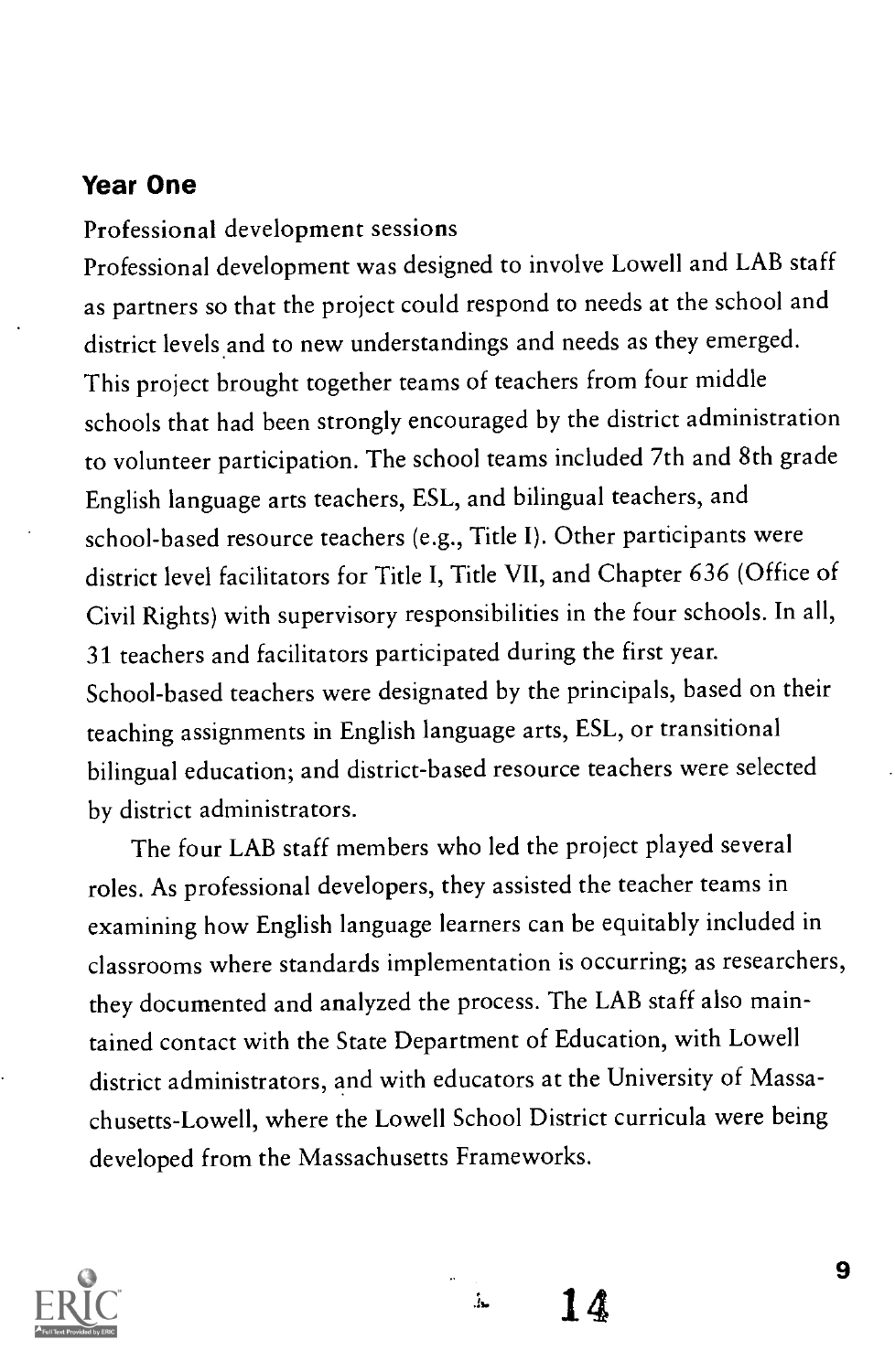The district provided space for the professional development meetings, and Title I funds paid for teacher substitutes. These arrangements allowed teachers to participate in professional development during the school day.

Each month, beginning in November 1996, two cohorts of teacher teams from two middle schools met with LAB staff for a full day of professional development. Sessions focused on generating, discussing, and strengthening understandings in four key areas:

- standards-based reform in national and local perspective
- the Massachusetts Curriculum Frameworks for English Language  $\blacksquare$ Arts and its connection to school practices
- the educational needs and strengths of English language learners,  $\blacksquare$ especially those related to second language acquisition and cross-cultural communication
- instructional practices that promote English language learners'  $\blacksquare$ achievement of standards in English language arts.

Teachers and district facilitators read and discussed articles, and session leaders modeled instructional strategies appropriate for middle school classrooms. These strategies included using graphic organizers, structuring cooperative learning tasks, and balancing lecture, guided discussion, and structured group work. In school and cross-school groups, the teachers and district facilitators worked together to critique the Massachusetts English language arts frameworks, raise concerns about implementation, and explore ways that familiar classroom practices could be aligned with the frameworks. In small and whole group arrangements, they asked questions and challenged their colleagues.



15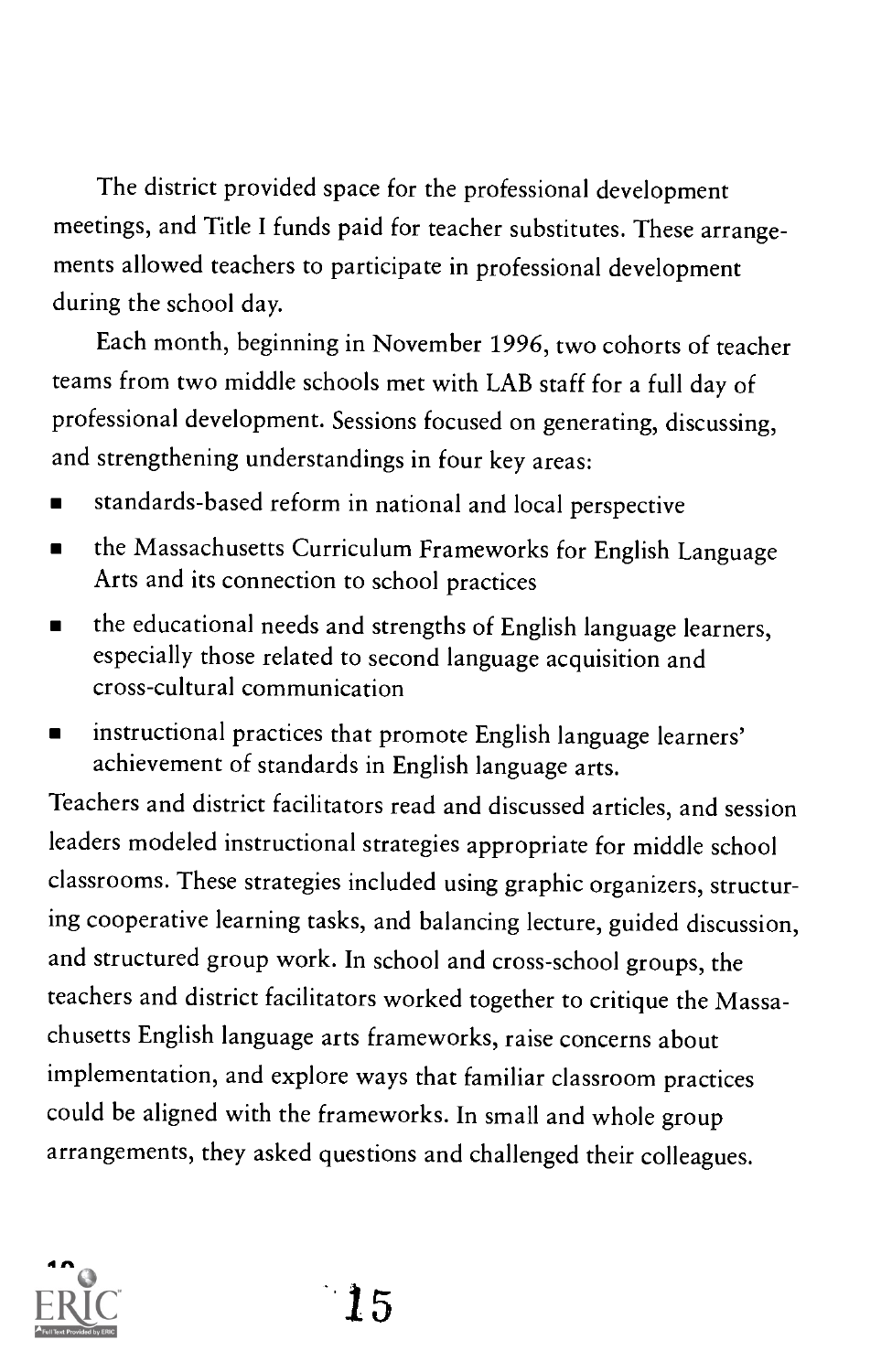They also recorded their reflections in journals throughout the year in which they worked together.

After the first few sessions, LAB staff planned the monthly sessions in response to their own emerging understanding of the district, school, and classroom environments and teachers' feedback (both through interaction and questionnaire comments). (Findings are discussed below.) LAB staff conferred after each professional development session to compare and deepen understanding of the process and to decide on content and materials for future sessions.

#### School visits

LAB staff visited each school monthly to learn firsthand about the day-to-day realities and provide an opportunity for teachers to discuss teaching and learning. This activity did not use structured observation protocols or feedback procedures for several reasons. Since the LAB staff were new to the district, they needed freedom to gauge the school context-the teachers' interests, needs, and strengths; the students' backgrounds, educational needs, and strengths; and the schools' orientation to school reform. For instance, one school was a member of both the Coalition for Essential Schools and the Carnegie Middle Schools project, while another was not at all active in school reform activities outside of the district projects. Another reason for keeping the classroom visits unstructured was to promote collegiality and trust. LAB staff wanted to ensure that the visits would not seem like evaluations.

These monthly visits were intended to be mutually beneficial, personalizing professional development for teachers and providing LAB staff with opportunities to understand the educational setting in more

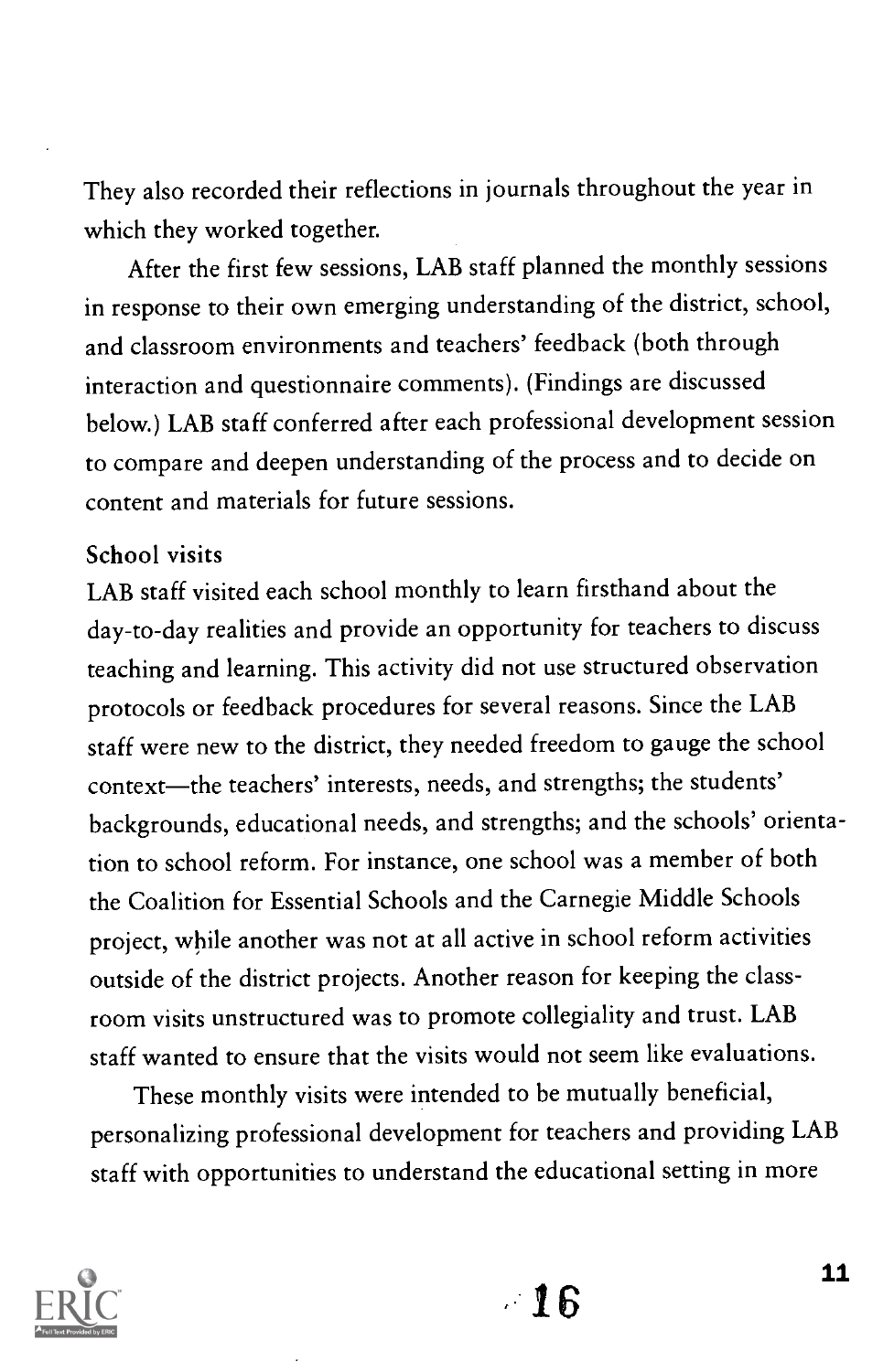detail. Their purpose and nature were negotiated individually throughout the school year. Some teachers determined the purpose of the visits (e.g., "Watch how I work with students on a new cooperative reading technique.") and created time for consultation afterward. Some invited LAB staff to join them in teaching. Others permitted visits but did not seek feedback. LAB staff made extensive field notes during classroom visits, noting details relevant to both teachers' interests and the project's research goals. By referring to these notes, teachers and LAB staff later pursued a shared understanding of classroom events. At the invitation of teachers, LAB staff commented on instructional events relevant to standards implementation with English language learners and sometimes suggested additional techniques or activities. They also conferred with principals informally throughout the year to keep them apprised of the project's evolution.

#### Planning for Year 2

At the end of the project's first year, teachers and district facilitators were invited to continue participation for a second year. Two teachers declined; one left the school system; and the remaining 28 elected to continue. In June 1997, teachers from the four schools met as a whole group for two half-days to reflect critically on the year's professional development by reviewing selected data and to plan the next year's activities in their schools. The school teams opted to work at their schools, rather than meeting in the two cohorts at the district office. They planned ways of continuing the standards implementation work while responding to their own school's priorities, schedules, politics, and experience with standards and English language learners. They decided



 $\mathbf{L}$ 17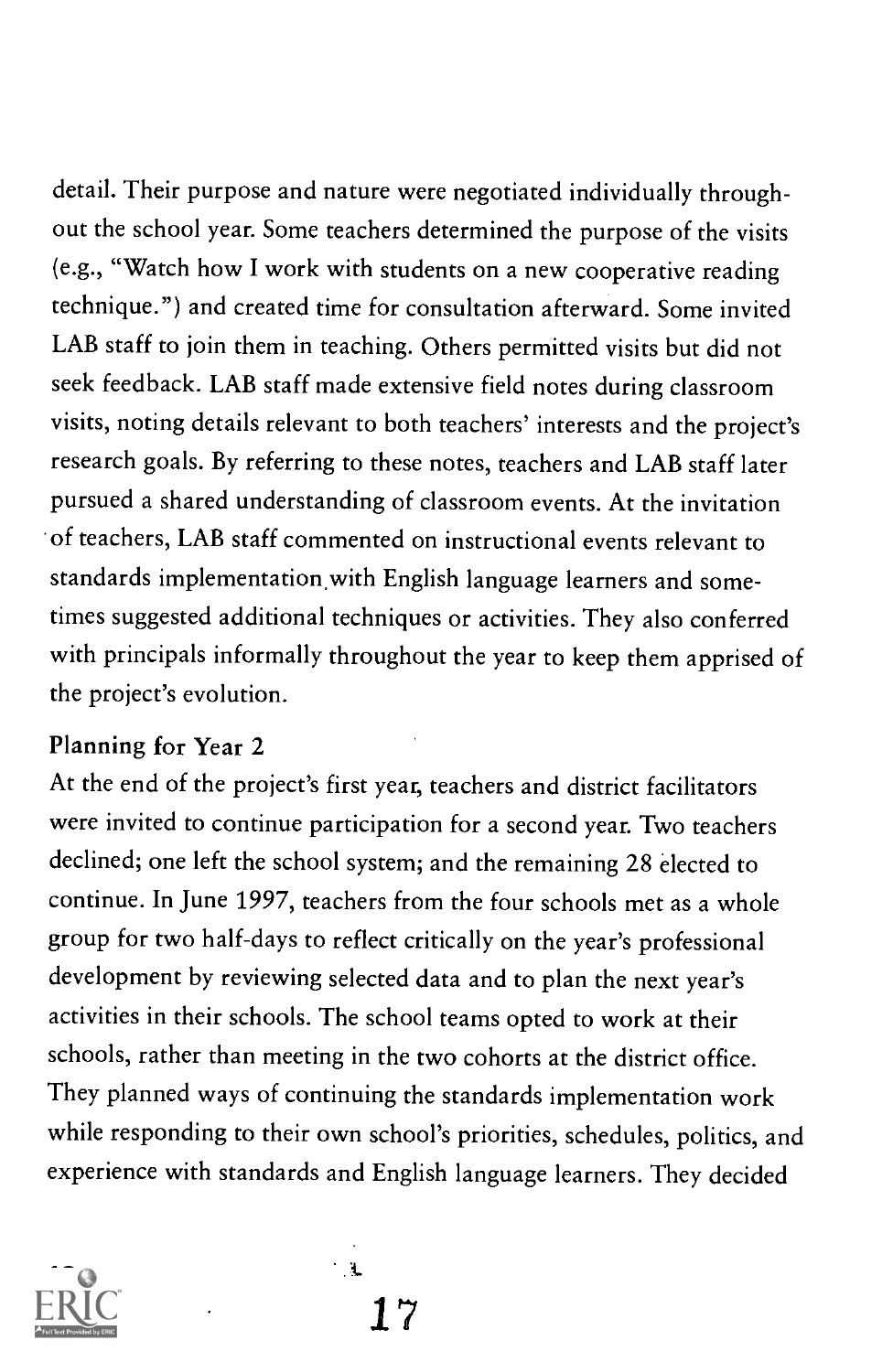to expand the work beyond English language arts and to invite other teachers at their schools to join them. Four teachers who had transferred to non-participating schools developed individual action research plans so they could continue their professional growth and remain involved with the project. The district facilitators met together to plan their role in the project over the following year; their planning helped the project meet the goal of expanding the district's capacity to conduct professional development that supports standards implementation with English language learners.

# Findings

Analysis of data has yielded interrelated findings regarding professional development to support standards implementation with English language learners in living, breathing schools. These preliminary findings have implications for other schools. They confirm and deepen current understandings about standards, professional development, and the educational needs and strengths of English language learners. Further study is needed to understand more fully how the findings overlap and interact with one another.

#### Time

Teachers need long-term professional development to understand standards and their implications for teaching English language learners. They need time to explore attitudes about language, culture, and race that might influence their teaching of English language learners and to process new concepts and connect them to instruction.

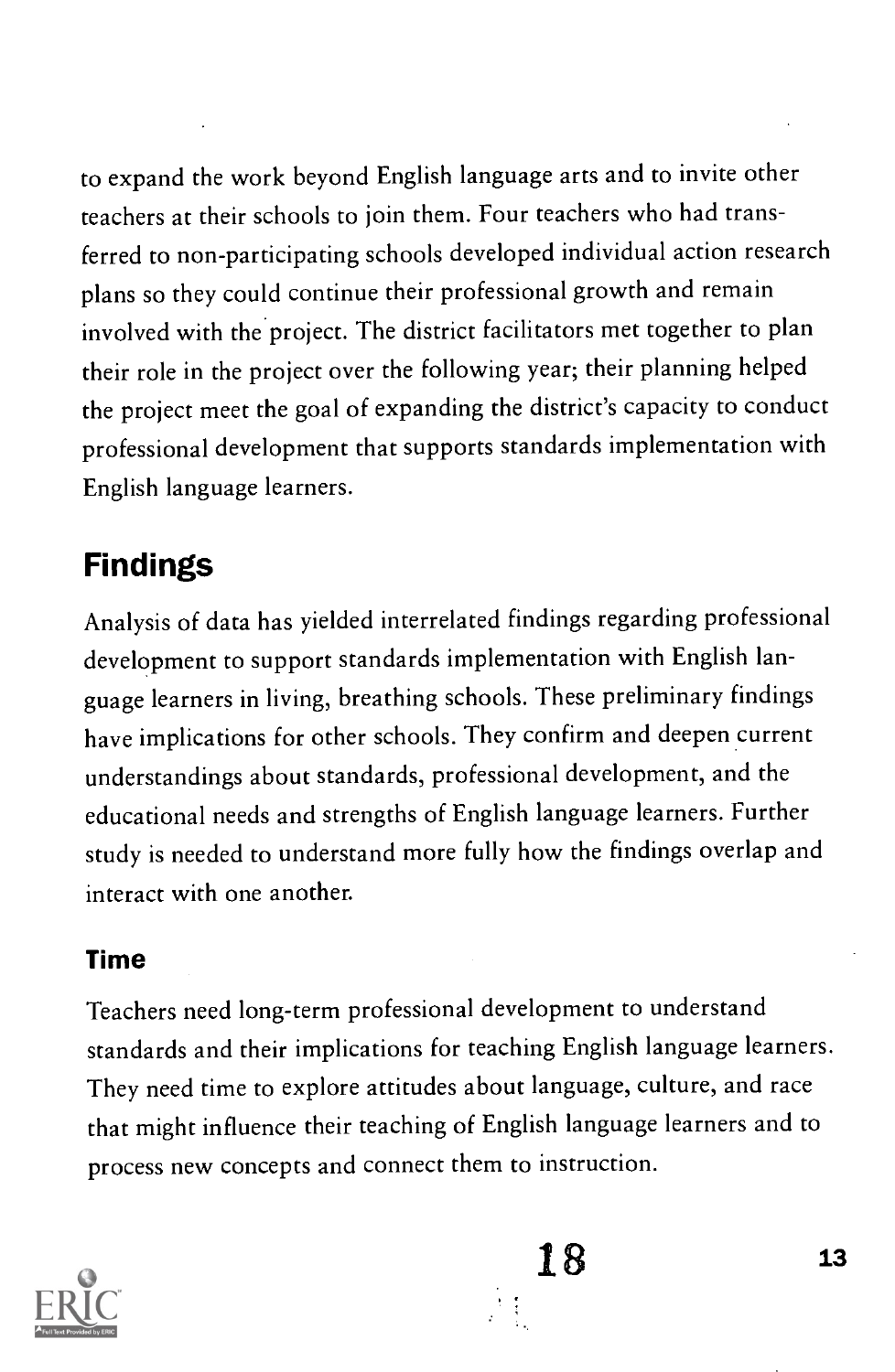#### Time to explore attitudes about language, culture and race that are relevant to teaching English language learners

Professional growth for standards-based teaching and learning in culturally diverse schools requires more time than is usually made available in traditional professional development structures.The time requirement is great because teachers need to consider how their beliefs and their actions affect students from varied cultures, language groups, and races in distinct ways. In Lowell, time was needed for teachers to build on previous knowledge, question assumptions about teaching and learning that involves students from a variety of backgrounds, discuss teaching strategies, try out new approaches in the classroom, and reflect on them. Time was needed for teachers to talk together about their learnings and to deepen their understandings. This project involved teachers in approximately 48 hours of professional development sessions over a period of eight months, along with repeated classroom visits by LAB staff and follow-up conversations.

Teachers' discourse provided evidence of professional growth. Over time, teachers framed questions and talked in increasingly sophisticated ways about their instructional practices, the standards, and the educational needs of English language learners. For example, in the early sessions some teachers blamed students for their educational failure: "Students don't come to school to learn"; "Bilingual students in the mainstream classes are reluctant to learn"; "Students don't do homework"; "Students are needy and dysfunctional, and they have multiple problems." In one enlightening exchange, a teacher laid the blame for not learning English better on the students and their families, remarking, "Those students will never learn English. They don't even speak it



19

 $\sim 100$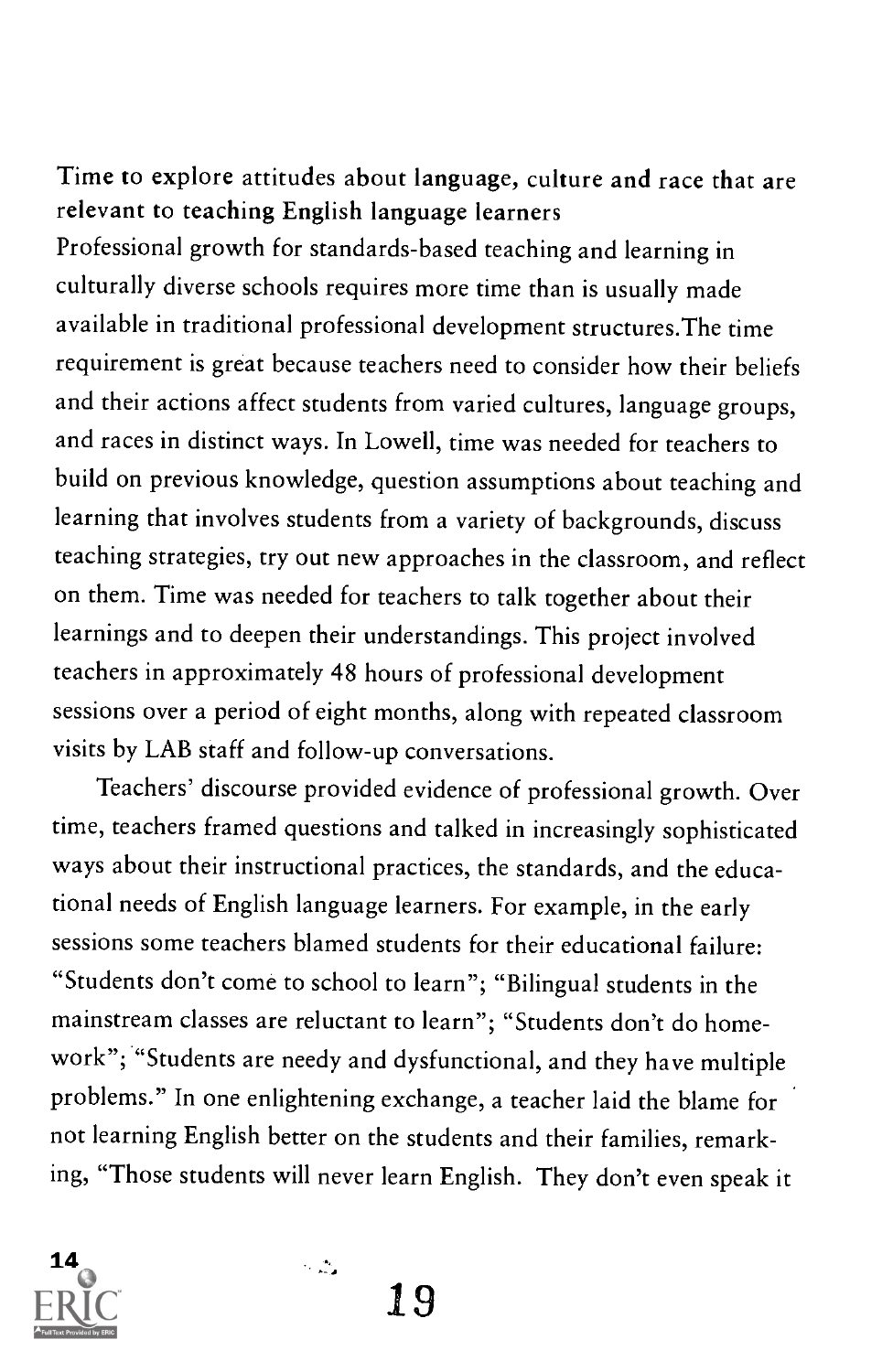at home." A colleague turned to him and said, "I never spoke English at home, either. My family is French-Canadian and we only spoke French. In fact, my elementary schooling was in French." Surprise registered among her colleagues at hearing that she was not a native English speaker. In making the point that speaking English at home is not a condition for school success and learning English, this teacher's story was more compelling than anything the LAB staff could have said about language learning.

As the school year progressed, teachers reflected more deeply on issues that have impact on the school success of English language learners. An English language arts teacher reported thinking about "the concept of second language development and all of the issues that it entails. To understand why my students react to learning in different ways has been a real need in my mind. [I become aware of] the cultural differences that they bring to the classroom...when I look at how they learn. This has caused me to rethink and re-evaluate my practice." Another English language arts teacher noted, "I am still fascinated by the process of language acquisition because, although language is functional, it is much more! It defines us! Who we are and what we want to achieve!"

In one of the cohorts, Anglo teachers' questions and observations about Cambodian students became increasingly forthright during the school year. At first, teachers had seemed tentative in speaking about Cambodian students in the group-wary, perhaps, of offending the two Cambodian bilingual teachers. In their schools, without the Cambodian teachers present, they talked at length about Cambodian students' difficulties with English verb and noun inflectional suffixes (tense and

ţ



 $20 \frac{15}{10}$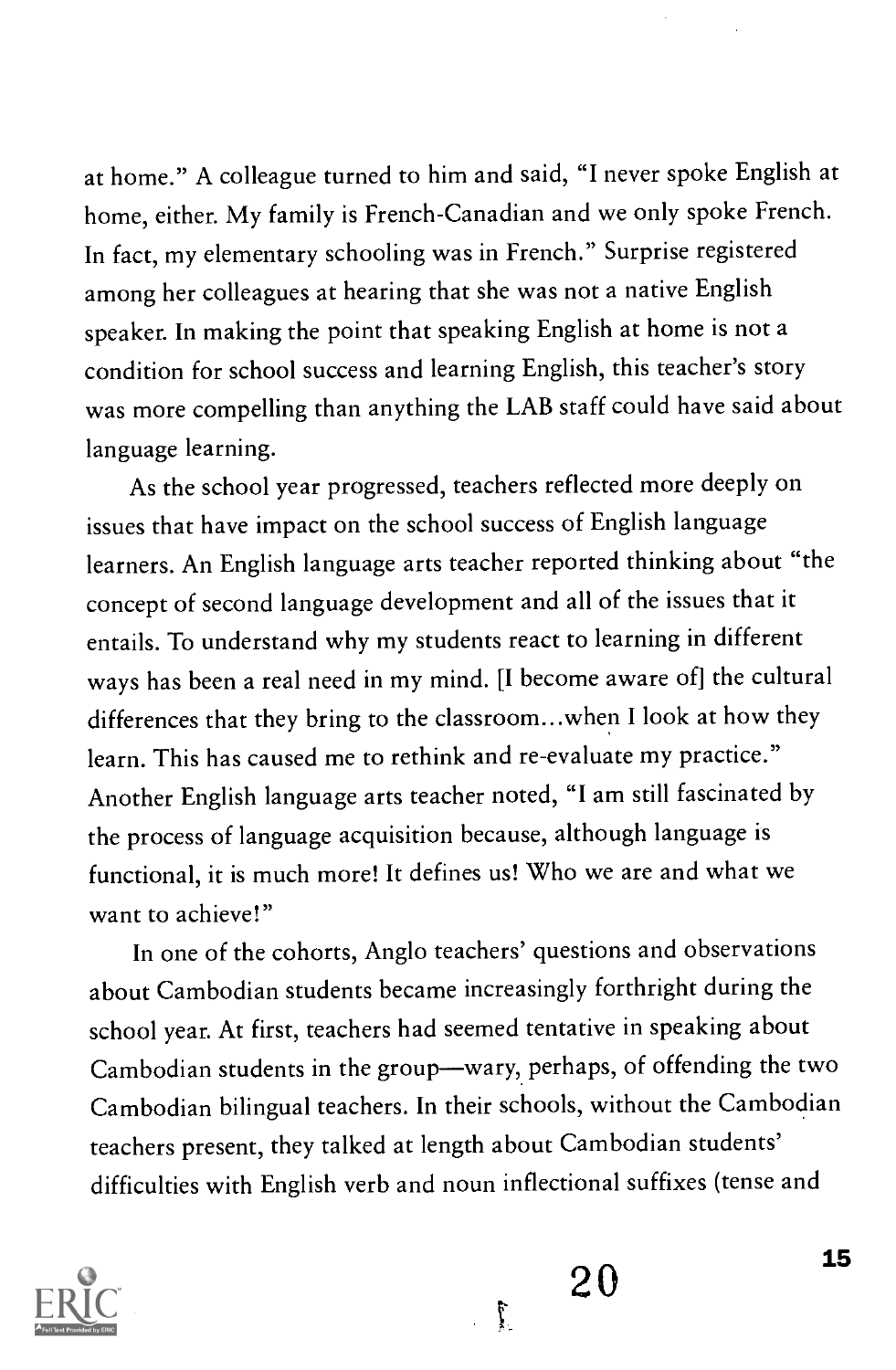agreement, plural and possessive), students' unwillingness to speak up in class discussion, and their difficulties with reading comprehension. Finally, in the fifth professional development session, a frank, extended, animated conversation arose regarding structural contrasts between English and Khmer, the language of Cambodia. In the context of reviewing myths about language learning, one participant claimed that learning to form plurals and verb tenses is related to intelligence. By that point in the year, an ethos had developed in the group proscribing simple claims about cultural membership and intellectual ability. The discussion that ensued involved all the teachers; LAB staff remained at the periphery. The Cambodian teachers described the patterns of pluralization in Khmer, and speakers of other languages pointed out their structural contrasts with English. Anglo teachers questioned the Cambodian teachers, who answered at length. One of the non-native English speakers spoke poignantly of problems he had had in learning English. Subsequently, more than one teacher referred to this conversation as a high point of the professional development experience. Not only had the Anglo teachers gained access to a topic about which they had been both curious and frustrated, but they were also relieved to be breaking down inhibitions to conversation about cultural differences.

Time to explore new ideas and connect them to practice In time, some teachers began working to connect instruction to standards and adapt classroom practices explicitly to address standards with English language learners. As an ESL teacher put it, "I began to understand that what I do now is in a lot of ways following some standard. It is just a matter of connecting [what I do with the standards], determin-



 $21^{\frac{1}{2}}$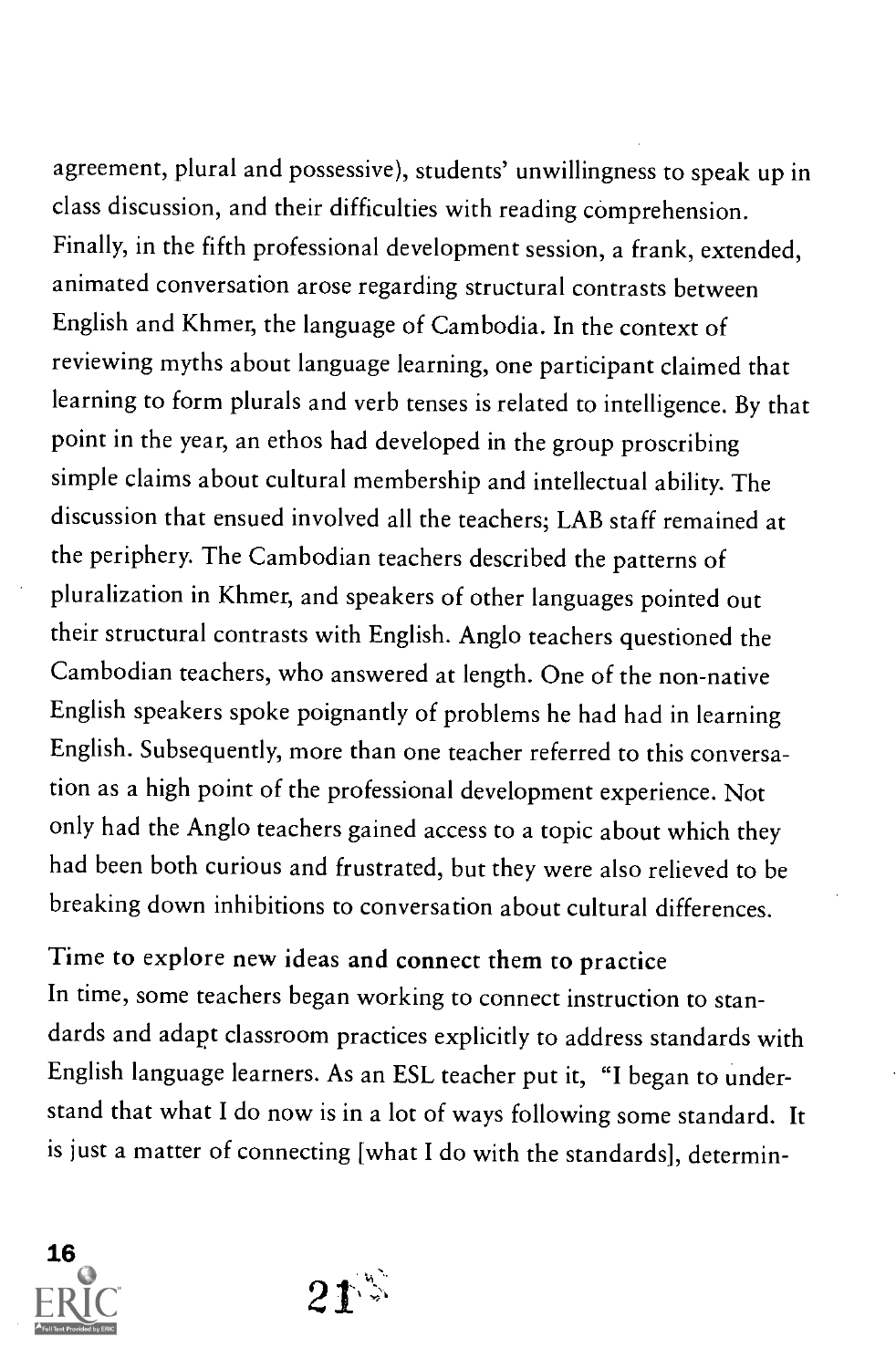ing which ones I am not addressing, and [working on those]." A few teachers demonstrated the ability to align classroom practice with selected standards, although those teachers rarely discussed practice in those terms. Five months into the project, after a researcher's visit to an 8th grade classroom where students were clearly working on theme, structure, and elements of poetry (Massachusetts English language arts standard 14), the highly competent teacher did not mention standards in the follow-up discussion. However, at the researcher's prompting, the teacher connected the lesson to that standard, and she began to reflect on other lessons and their connections to the standards. Even highly skilled teachers need time to make connections between what they do with their students and the standards.

## Relationships

Implementing standards in culturally and linguistically diverse schools is a problem-solving endeavor likely to require new skills and knowledge that cannot necessarily be spelled out in advance. This inherent indeterminacy means that in both content and process, professional development must be flexible and responsive (Clair, 1995). During the first year of this project, building relationships was critical to developing a shared understanding of the complexities of including English language learners in standards implementation efforts.

## Relationships among ESL, bilingual, and English language arts teachers

In this project, standards-based professional development requires that teachers talk to each other about what students should know and be

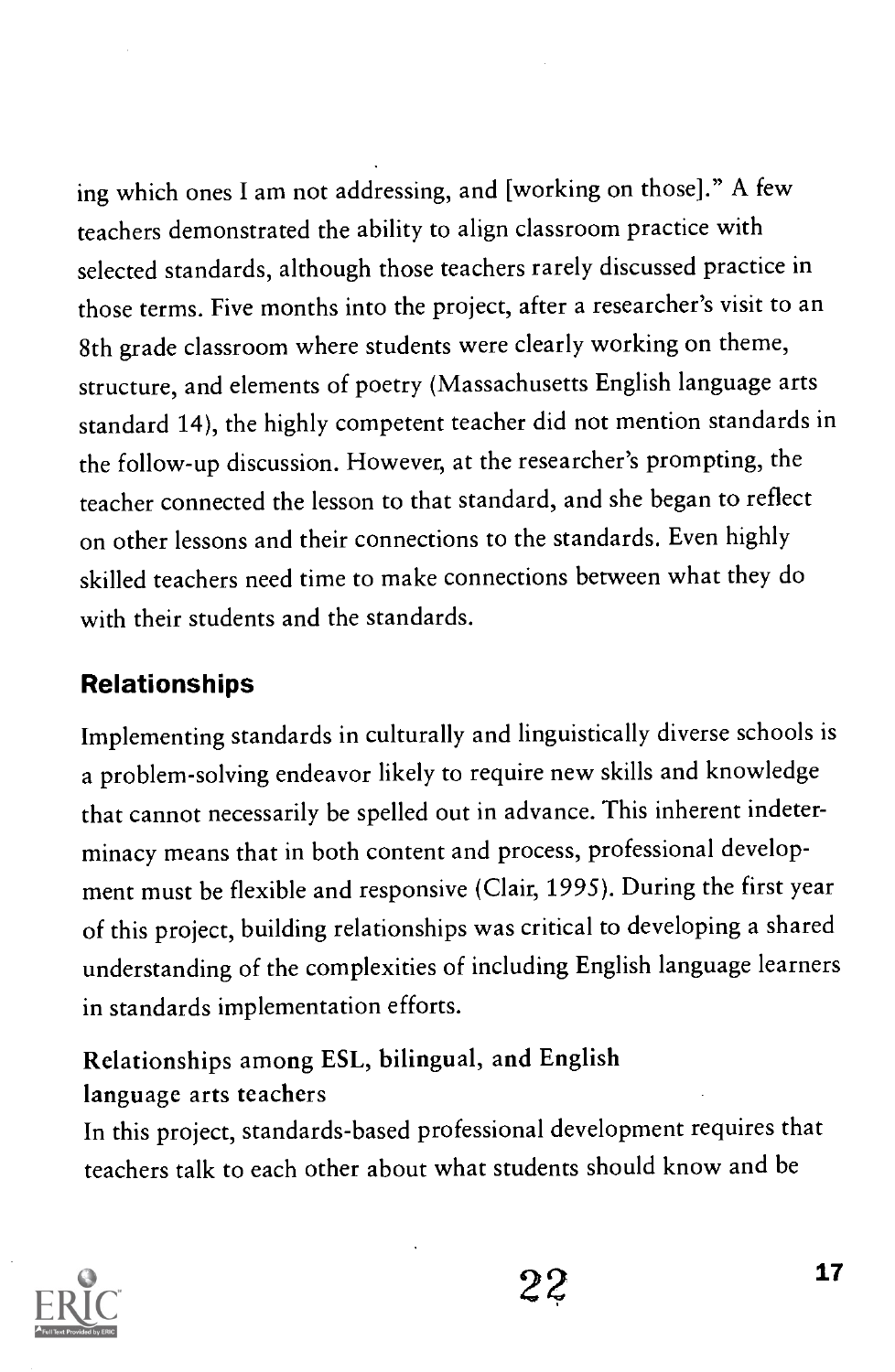able to do—and, consequently, what teachers should be doing to support students' learning. Working together, ESL, bilingual, and English language arts teachers can enrich each others' understandings about standards, classroom practice, and English language learners. However, strong traditional structures have mitigated the power of standards to improve teacher practice and student learning by limiting such interaction. For example, teachers are often segregated by grade level, subject, or program with little time to discuss teaching and learning. Common planning time may not suffice. In one of the four schools, common planning time brought teachers together in grade level teams for only 20 minutes a day, barely enough time to coordinate schedules and air discipline problems. In another school, where common planning time was scheduled for 45 minutes, the time was often used for special education referral meetings and other procedural needs. Halfway through the year, one school tried to establish significant common planning time one day per week for the grade-level teams to plan together and focus on standards and English language learners. However, outside pressures (meetings with guidance counselors, student discipline proceedings, assemblies, and the like) led them to abandon the practice within weeks. Thus the potential for building professional relationships that can buttress standards implementation in schools does not always come to fruition.

Finding a way to bring together ESL, bilingual, and content area teachers for collaborative attention to English language learners' learning appears to be an obvious step toward enhancing their achievement. Yet despite the fact that these teachers are jointly responsible for



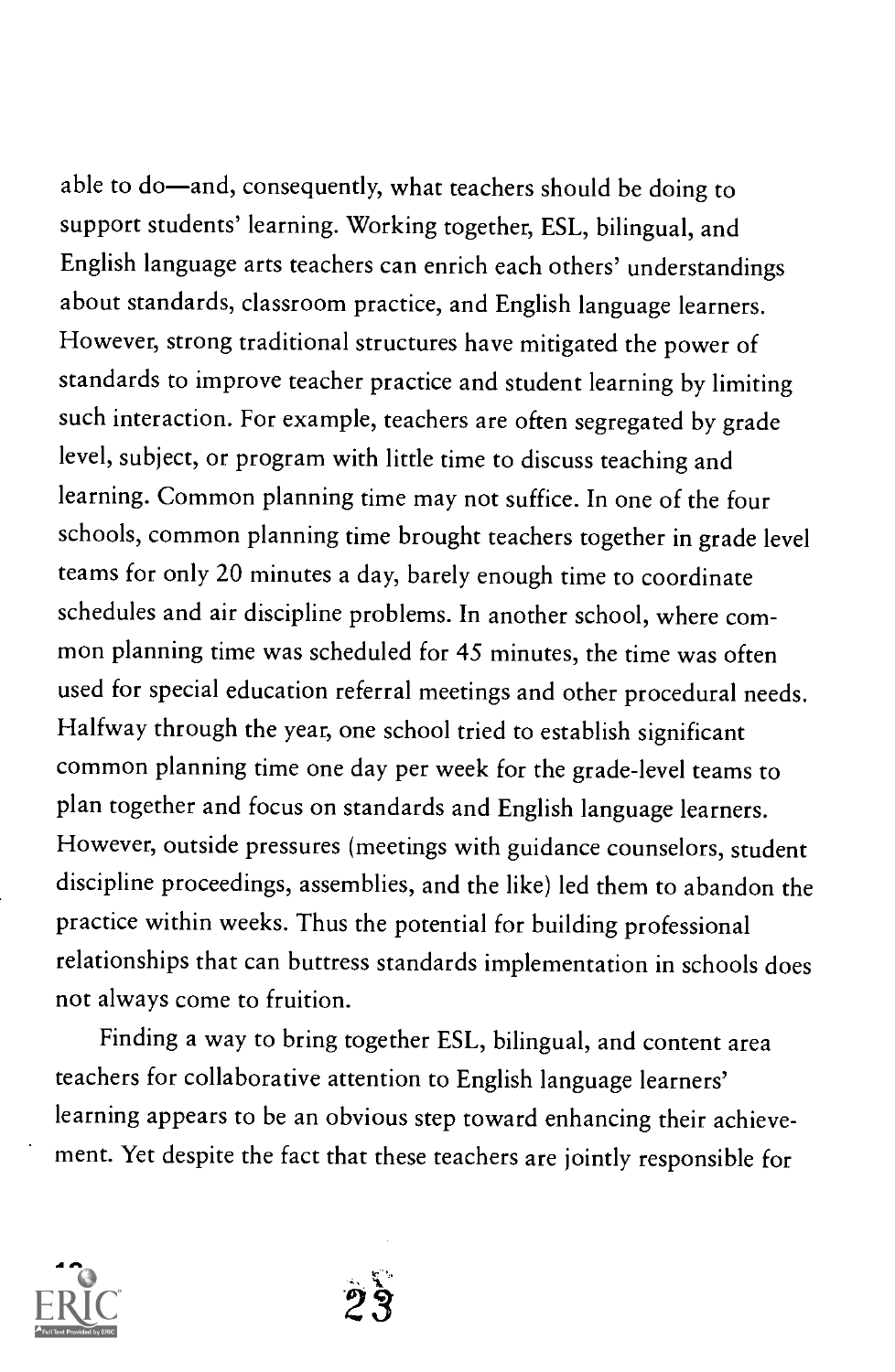the education of English language learners and the fact that teachers in each discipline have specialized knowledge that is useful to those in the other disciplines, the project teachers had rarely talked substantively across disciplines, or even within disciplines across grades, about serving English language learners. In reflecting on ways to make their schools more responsive to English language learners, an English language arts teacher said, "We need more conversations with bilingual students and teachers to figure out what the problems are and how to resolve them." A district facilitator observed, "I always see it as highly effective to mix mainstream, TBE [transitional bilingual education], and ESL teachers. We need to continue to break down the barriers between different departments." These strong barriers serve to perpetuate misunderstandings regarding differential class size in the different programs, instructional practice, curriculum, and teacher responsibilities for English language learners. They inhibit relationships and curb the spread of knowledge about language and cultural patterns that need to be considered in teaching to high standards.

In the professional development sessions, the school-based separation of the bilingual and ESL teachers from the English language arts teachers-and, in some cases, the alienation of these teachers from each other-seemed to decrease. For example, upon learning that bilingual teachers were responsible for teaching all core subject areas, some English language arts teachers dropped their complaints about low student numbers and assistance from teacher's aides in bilingual classrooms. After viewing a video on effective practices for English language learners filmed in a sheltered social studies and language arts classroom



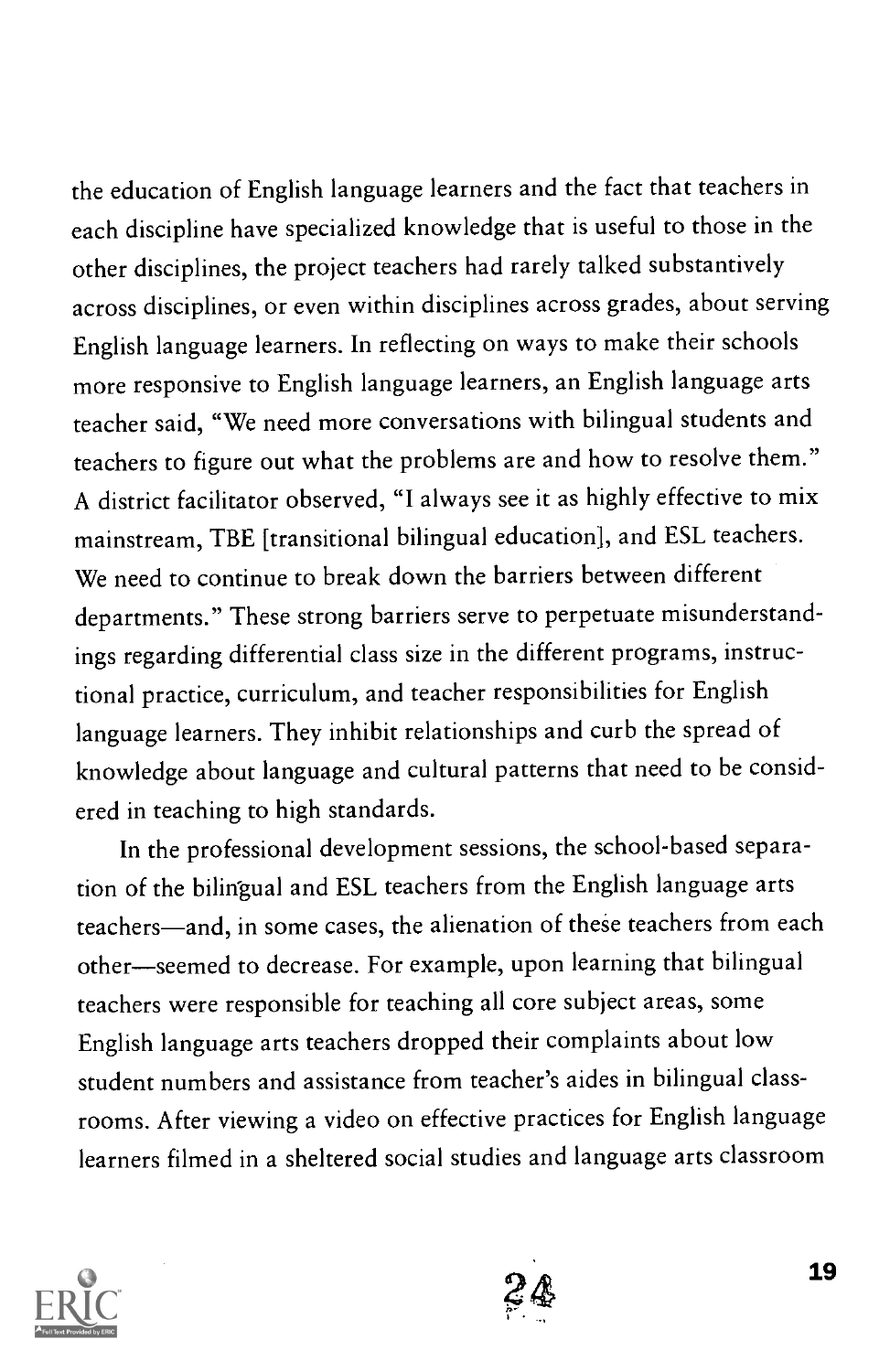(Silver, 1995), English language arts teachers commented on the high quality of teaching and high teacher expectations for students that they saw demonstrated. Conversely, ESL and bilingual teachers said that they had been unaware of pressures that the English language arts teachers felt concerning curriculum coverage and assessment practices.

Teachers began to ask one another questions about language and cultural differences that can only be asked if there is a trusting and respectful professional relationship. Some teachers began to seek advice. For example, questions were raised about cultural differences concerning gender (Latino boys' behavior in classes with Anglo female teachers), resolving cross-cultural incidents between Latino and Anglo students, and the existence of a cultural mismatch between school and home. The ESL teachers were particularly eager to share information with their colleagues, especially regarding language acquisition and teaching strategies. They reminded the mainstream teachers that students who exit ESL and bilingual classes needed instructional activities that support language development, such as frequent, structured reading and writing tasks.

It must be recognized that even in this long-term professional development process not all teachers became comfortable discussing language and culture and their influence on student success and that, with the exception of that fifth session, the bilingual teachers in both cohorts were the least vocal of all the participants in whole group discussions. This may be explained by the fact that some bilingual teachers lacked confidence regarding their English proficiency, their teaching experience, or both. There may be cultural explanations for



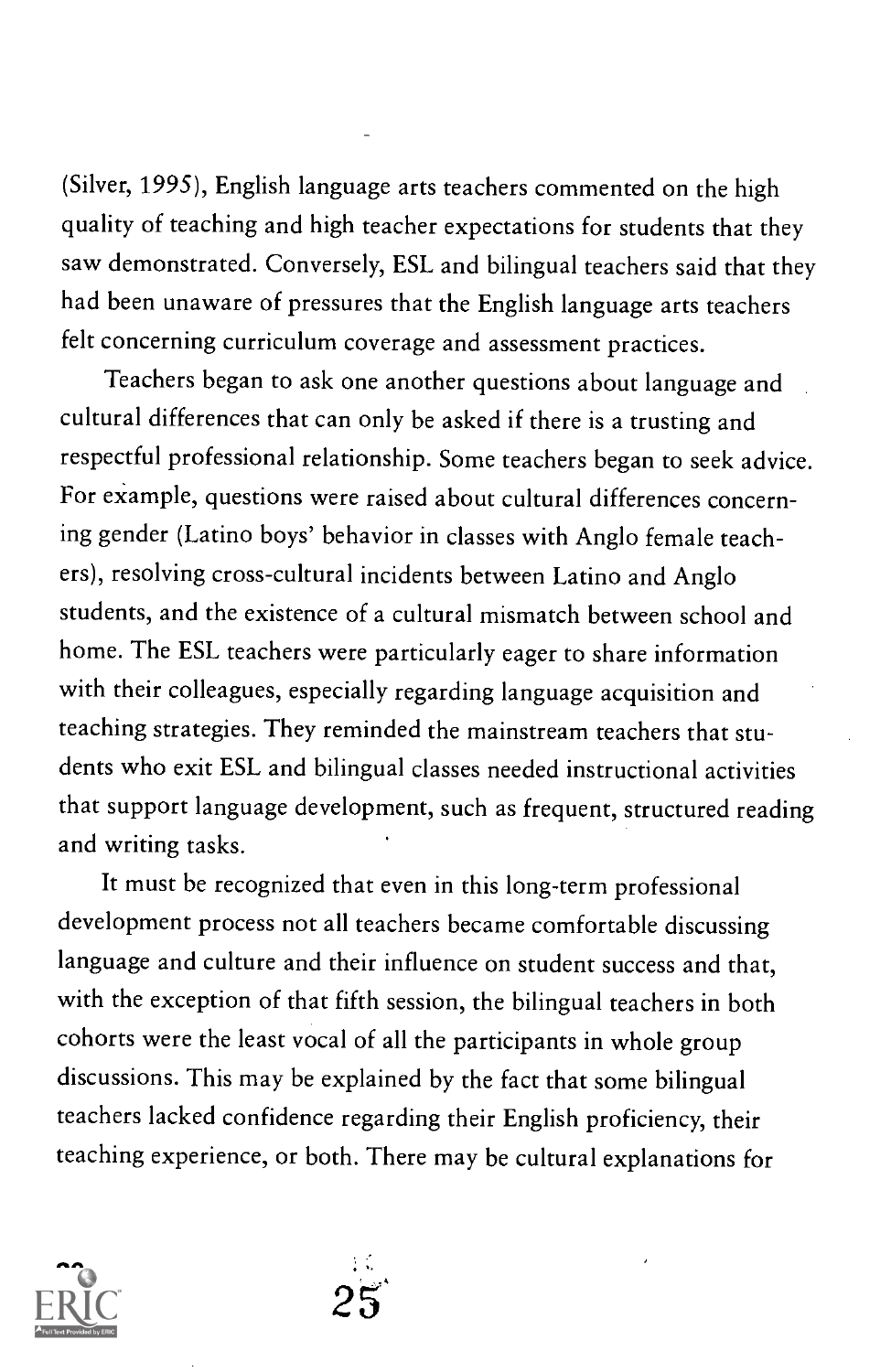their reticence to speak in the large group and other reasons connected to the social or institutional marginalization of many bilingual teachers. Nonetheless, they participated fully in small group activities, and they expressed satisfaction with the sessions. During school visits, several of the bilingual teachers regularly discussed topics from the professional development sessions with LAB staff members and commented that they were learning a lot.

Across the year, conversations regarding classroom practice and curriculum showed that teachers were increasingly recognizing one another as resources and seeking assistance. Teachers talked more and more about supporting each other to help students make the transition from bilingual and ESL classes to the mainstream. At the end of the year, the teachers reported that bringing together groups of ESL, bilingual, and content teachers to discuss standards implementation at length is more likely to engender relationships that support collegial learning than are chance interactions at school.



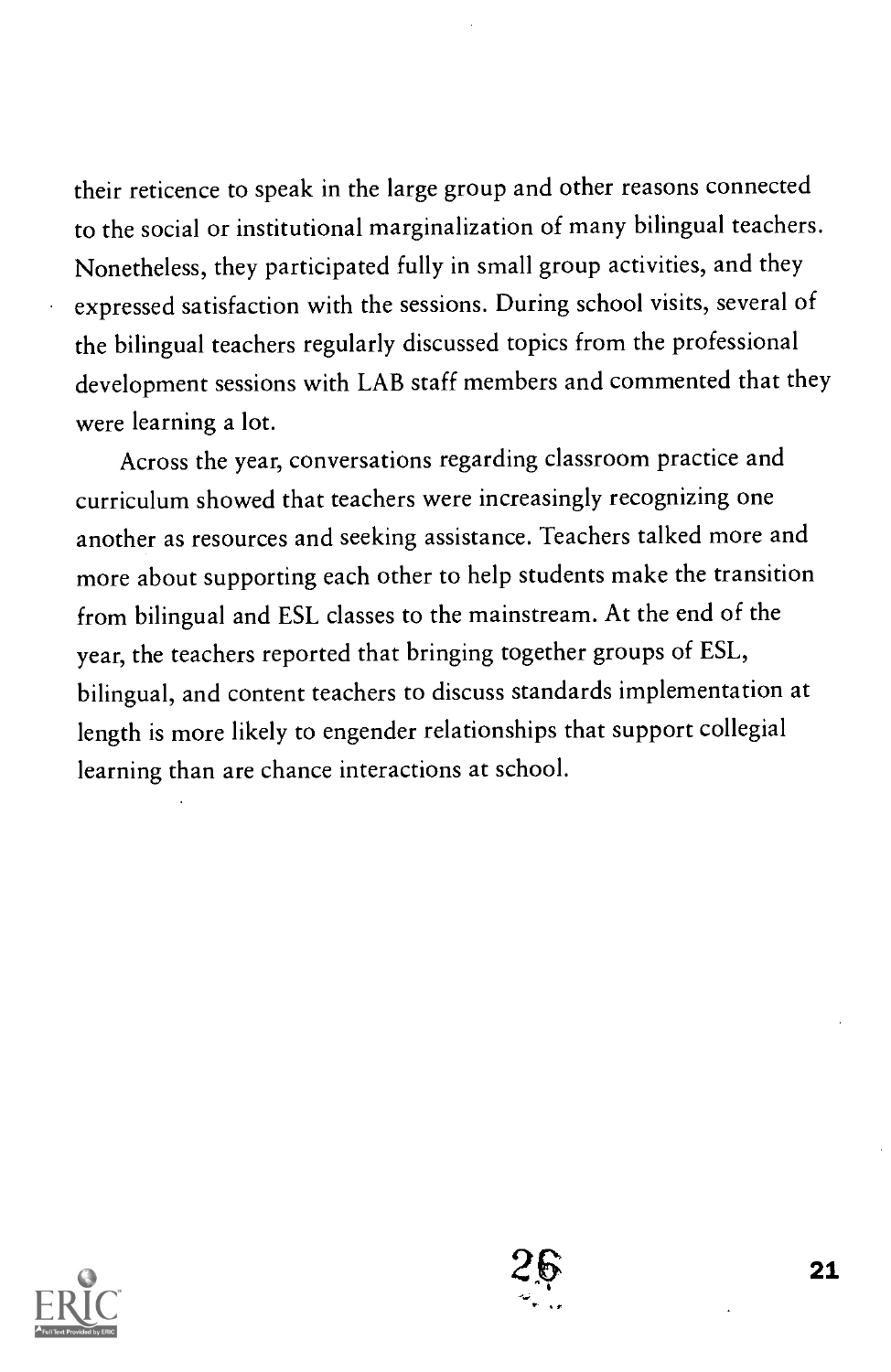#### Relationships between Lowell educators (insiders) and LAB staff (outsiders)

Bringing together a diverse group of educators and researchers to work collaboratively toward a common goal required building relationships among educators and researchers at different institutions with different levels of responsibility; reconciling the roles of insiders (school personnel) and outsiders (LAB staff) in Lowell's standards implementation process; understanding contextual considerations at district, school, and classroom levels; and establishing a vocabulary and perspective for discussing standards and the educational needs of English language learners. Building relationships was critical to forging a partnership between the LAB and the district.

Not all of the teachers entered this project willingly. The original design had called for teacher volunteers, but during negotiations with district administrators, it was agreed that principals would select participants based on the needs in their schools. Some teachers were cynical about the professional development approach, either unsure about whether it would benefit them personally or unhappy about being called away from their students for a full day each month. Some questioned the qualifications of LAB staff or anticipated that they might be told to change their practice by someone who would never set foot in their classrooms. There were questions about standards and education reform such as this one written early in the year: "Will standards be around in five years or are they just a fad?" And there were doubts about the possibility of improving English language learners' academic achievement. A few teachers refused to respond to questions in the

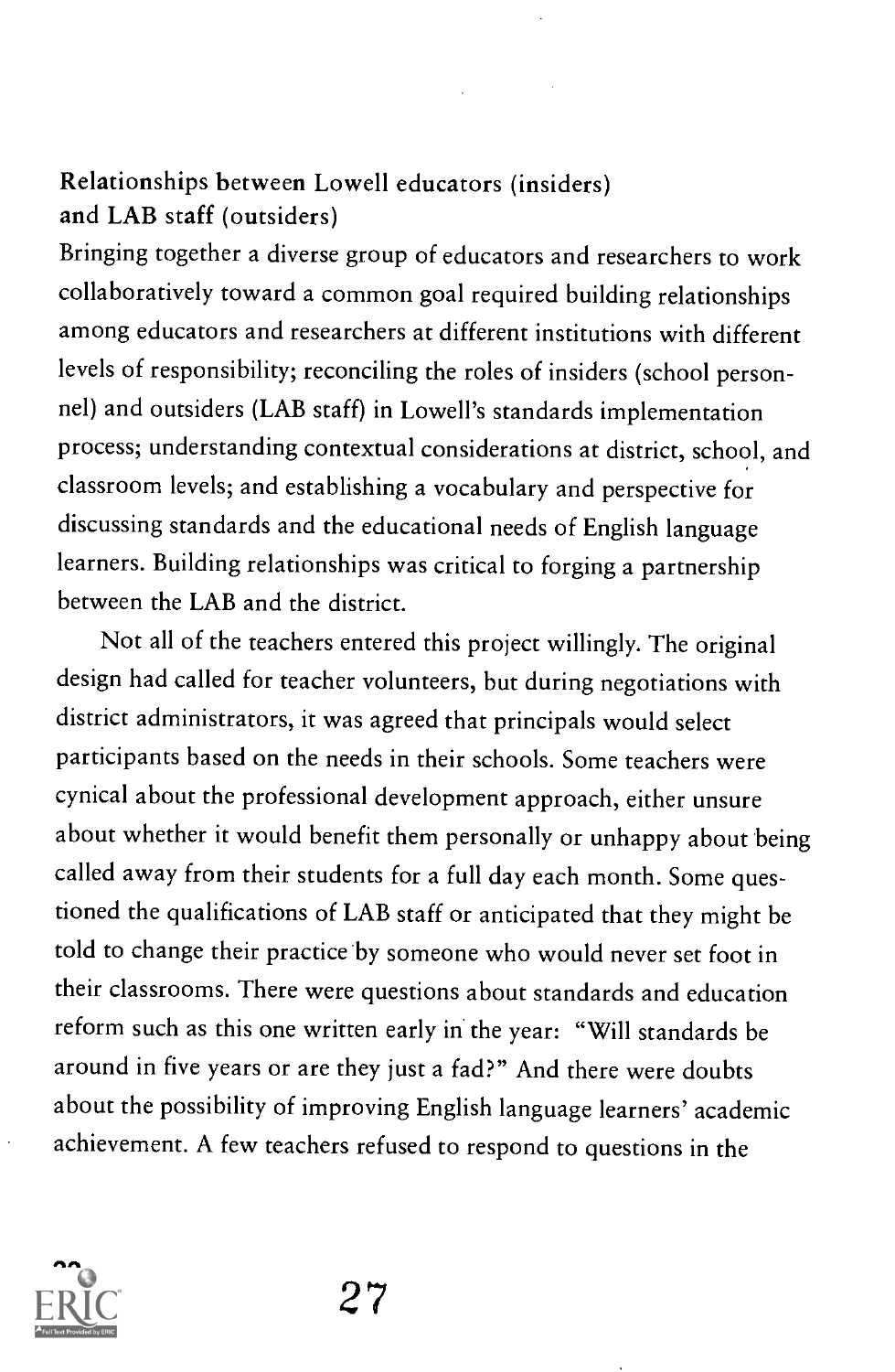initial questionnaire regarding their views of teaching English language learners.

Over the course of the year, many teachers negotiated relationships with LAB staff that nourished their individual professional growth. In a particularly productive case, one teacher asked a LAB staff member to visit the same class repeatedly in order to capture change over time. Before each visit, she briefly oriented the researcher to the lesson and provided an observational focus. After the visit, the researcher and the teacher talked at length about the lesson, sharing perceptions and constructing alternative scenarios, and focusing on standards for writing and speaking. The benefits of what the teacher called a "foreign observer" were extended to the students, who were told that the observer was there "to help the teacher better address the needs of the students" and "to determine how they learned, what they learned, and how they applied their knowledge" (Liston-Romeo, 1997). It became clear that students were performing for the visitor-for example, by using words from their vocabulary list (e.g., "predator") during discussion. "Most importantly, the students were convinced of [the researcher's] and my commitment to improving their education. Concurrently, their expectations for themselves and for one another increased."

Both the interaction in the professional development sessions and the school visits were essential to shaping the professional development process. As an example, many teachers expressed deep concern in both settings about ways of teaching reading in ESL, bilingual, and English language arts classes. LAB staff noticed that frequently English language learners read a text only once, often orally and with limited pre- and

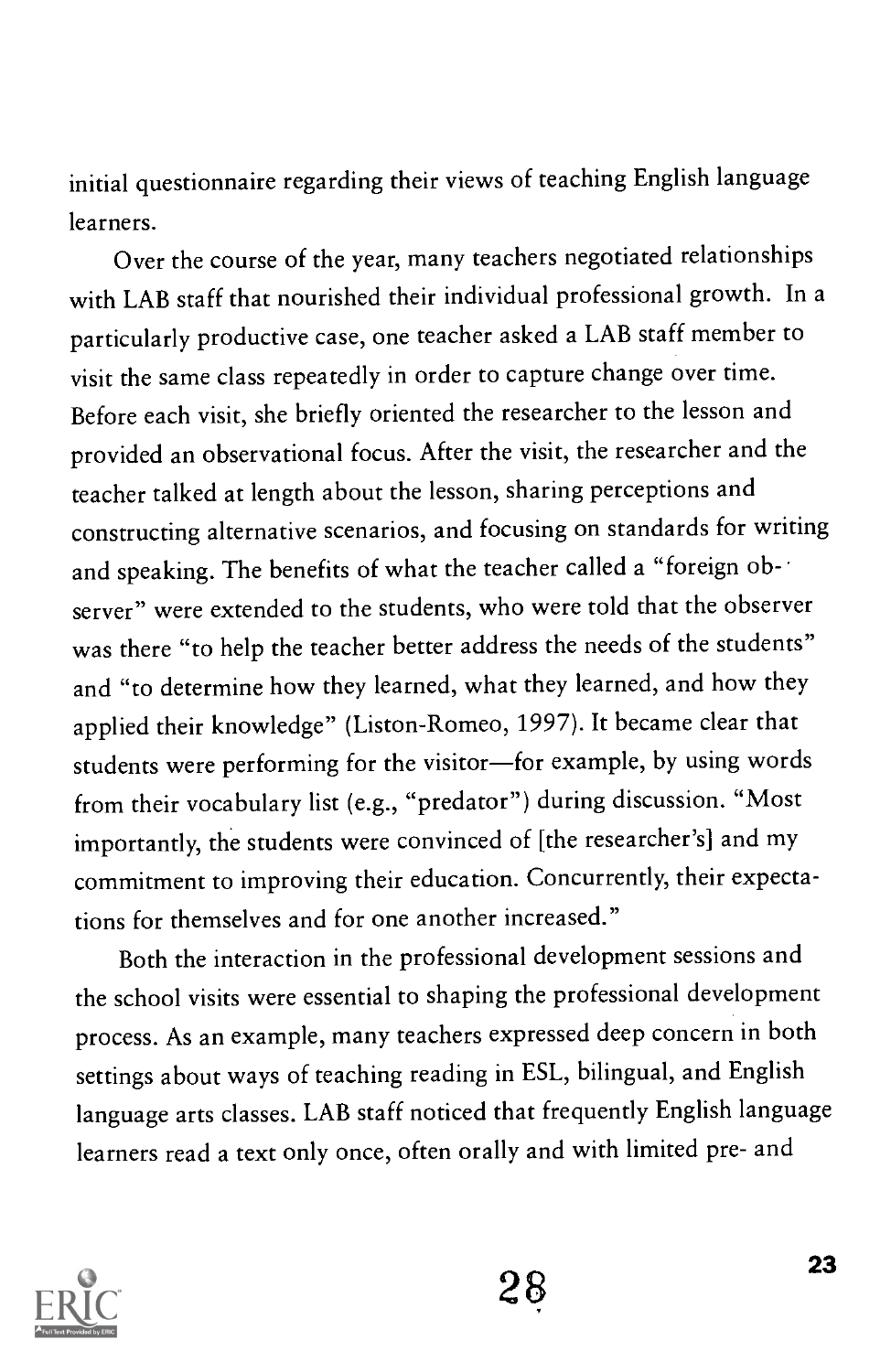post-reading activities, and that teachers placed greater emphasis on teaching vocabulary words than on developing students' comprehension. The classroom visits and the subsequent conversations with teachers led to greater emphasis in the professional development ses sions on reading instruction. In particular, time was spent demonstrating the use of graphic organizers for pre-, concurrent, and post-reading activities. There was discussion of how to select an organizer appropriate to the text structure (e.g., a flow chart to reflect cause and effect) or to the learning objective (e.g., a tree diagram to display traits of a story's main character with supporting evidence). Teachers were guided as they created or identified organizers for sample texts. Experienced teachers shared their strategies for using organizers and other reading techniques they favored. Subsequent classroom visits and chats with teachers revealed that some of them were increasing reading supports.

This emergent design for professional development demanded an unusual level of reciprocity among the LAB staff and the teachers. Everyone working together-LAB staff, teachers, and district facilitatorshad to build knowledge jointly about what it takes to implement standards in classrooms with English language learners. The LAB staff were able to help translate the research base on effective strategies and approaches. The teachers and district facilitators provided insider knowledge of their schools, the curricula, their instructional strategies, and their students. In concert, participants created teacher learning experiences with relevance to the specific needs of the four Lowell schools.

The reciprocal and flexible nature of this work contrasts with the traditional one-way model of professional development-in which teachers receive information from expert outsiders who provide an



 $2$ q် $^{\circ}$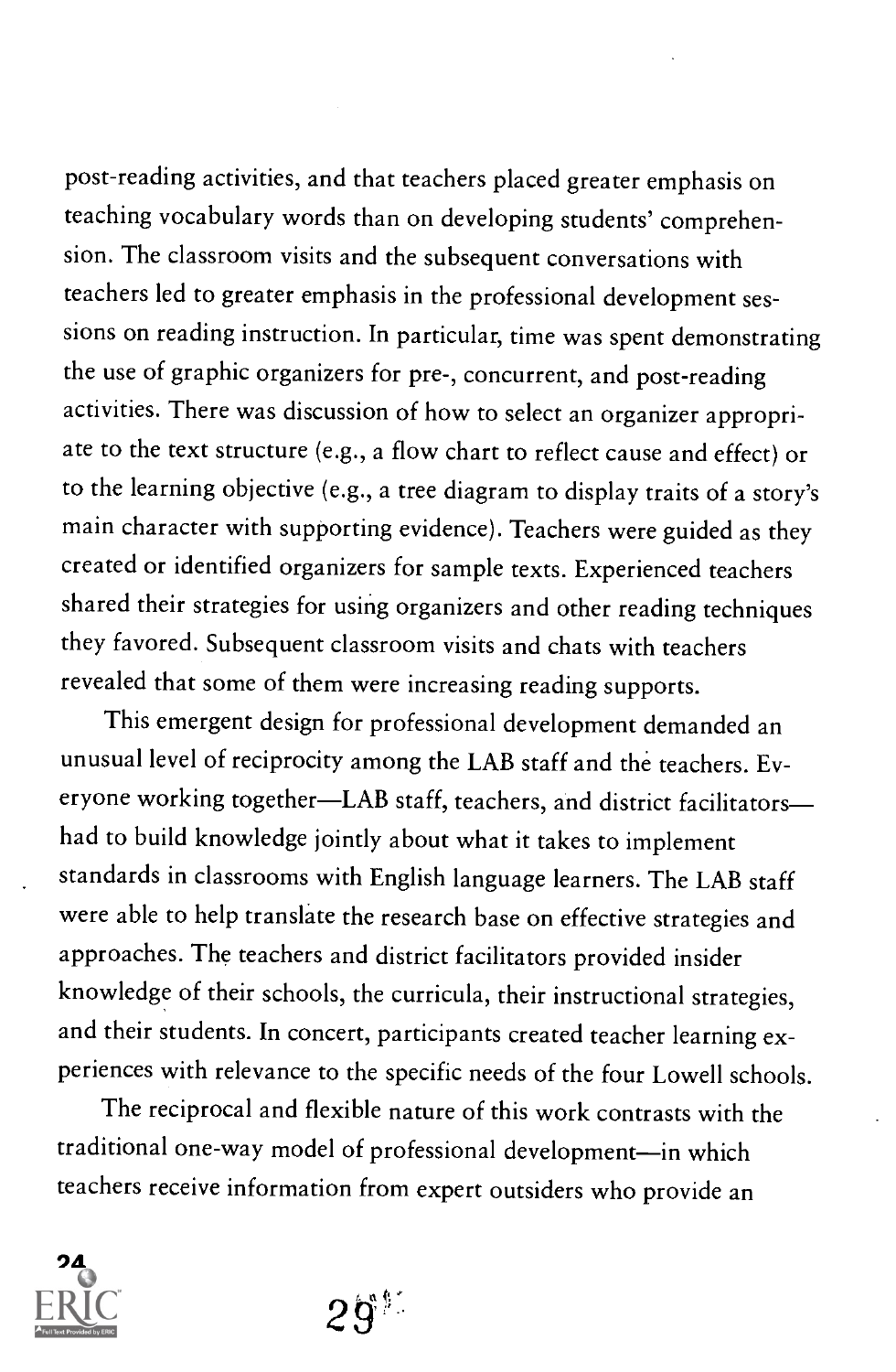intervention. Given the usual socialization of teachers (Clair, 1995, 1998; Tharp & Gallimore, 1988), it is not surprising that some teachers initially resisted something other than the traditional workshop. One commented on the mid-year questionnaire, "Your sessions are good, but I need more stuff." This comment reflects the prevailing assumption that there are simple, technical answers to complex educational challenges and that experts should tell teachers what works and how to do it.

### Policy

District and school professional development policies influence teachers' ability to implement standards. Since standards implementation in linguistically and culturally diverse schools is for the most part uncharted territory, policies must be supportive, coherent, and flexible enough for schools to invent (Darling-Hammond, 1997).

### Policies that support coherent and integrated professional development

Despite the fact that the school district had a number of talented and dedicated people in the central office to support standards implementation and a plan for doing so, competing demands for resources seemed to dilute the overall effort. Other professional development projects competed for space in which to meet as well as for the time of both these district personnel and the teachers. Along with the district curriculum writing and study groups, the district sponsored an early childhood program project, bilingual workshops, and a technology group, among others. Projects at the school level included Coalition of Essential Schools and Drug Free Schools programs, diversity training, writing



30,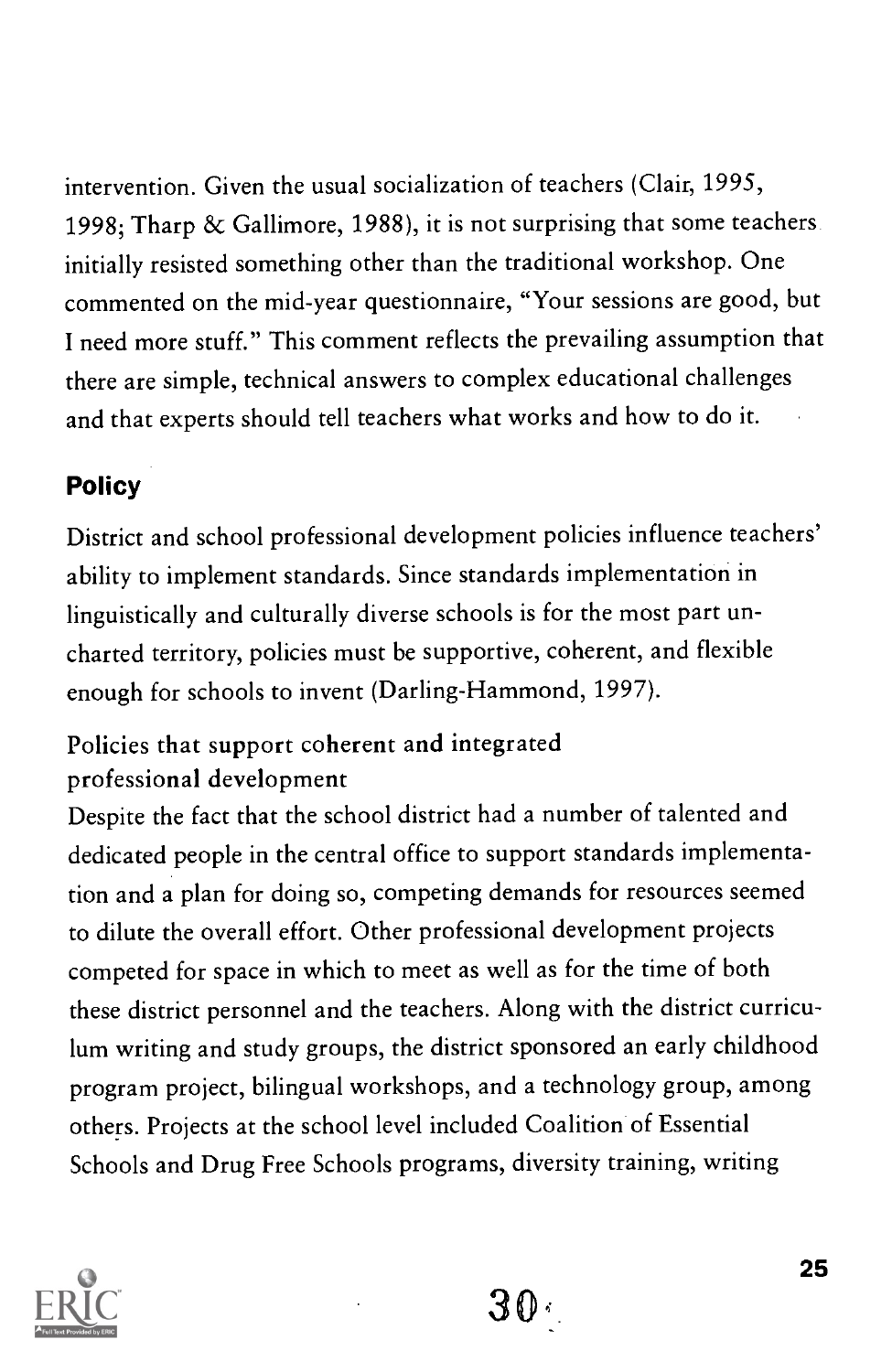workshops, and unified planning committees. At times, teachers and administrators appeared overwhelmed. One teacher declined to attend one of the professional development sessions because he had already been away from his classes for two days in that week for other district and school assignments. When there is no integration between district and school projects or among various school projects, effects are not as powerful as they might otherwise be. Instead of addressing a list of parallel needs, administrators need to bring reform activities together into a unified design.

# Implications

These preliminary research findings have implications for other districts that are instituting standards-based reform with English language learners. Some of the points have been made previously in the professional development literature but have not yet been translated into practice (Clair, 1998).

The research the LAB has conducted suggests that implementing standards will require significant investments of time. Teachers need time to understand what a document listing goals for student learning implies about the teaching and learning dynamic in culturally diverse classrooms. They need to examine and discuss their own beliefs and attitudes about teaching, student learning, and assessment. They need to develop a shared vision of what students should know and be able to do in a particular subject area at a particular grade level and how teachers can share responsibility for ensuring that students meet these standards. For teachers to engage in each of these processes takes more time than might be anticipated.



<sup>26</sup> 31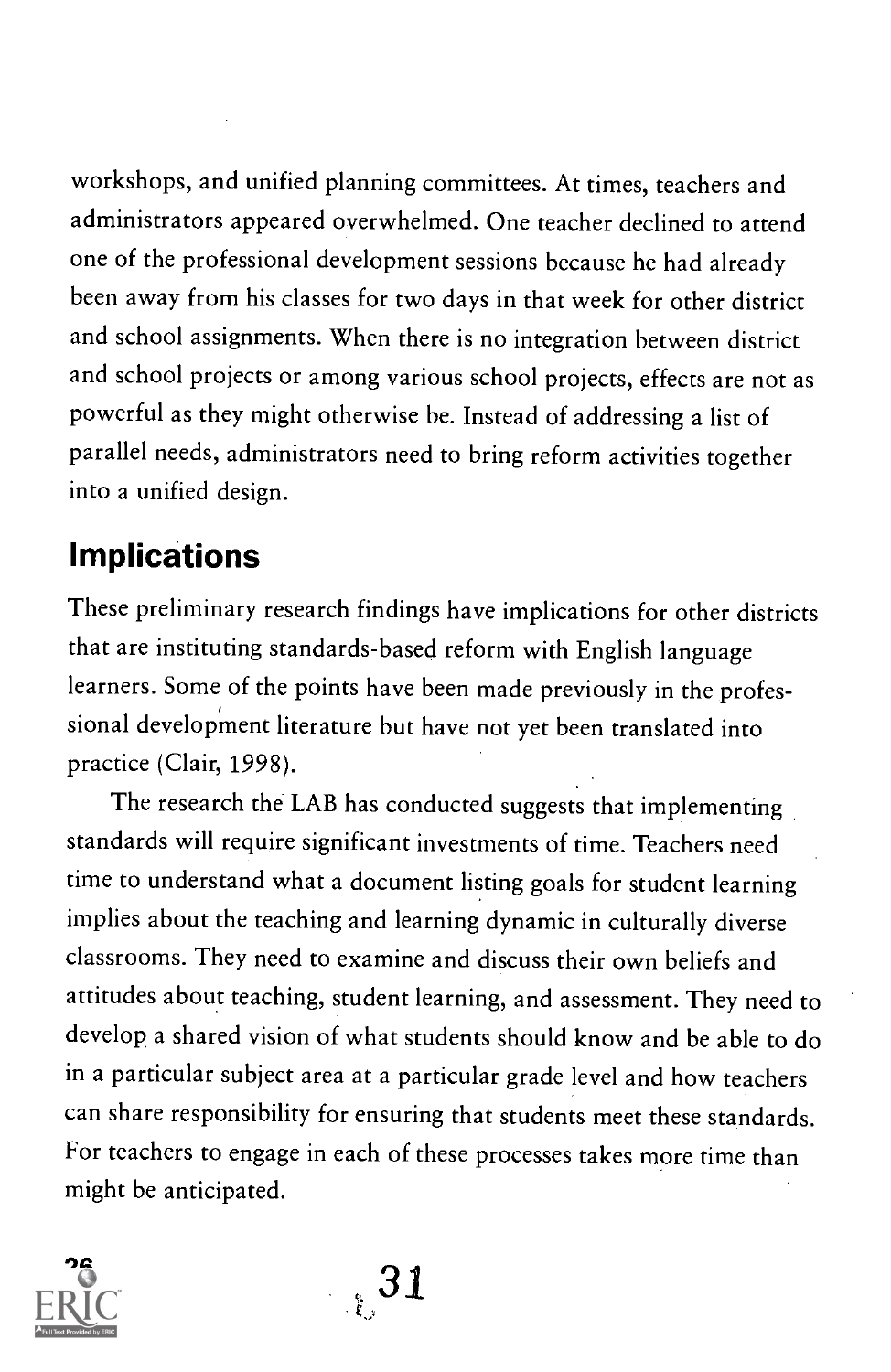Implementation of standards-based reform also requires significant investment by school districts. The failure of teacher education programs to adequately prepare regular elementary and secondary class: room teachers to instruct linguistically and culturally diverse students (Clair, 1995; Crawford, 1993; National Commission on Teaching and America's Future, 1996; Zeichner, 1993) increases the burden on districts to offer in-service training to teachers who are implementing standards with these students. Even students who have exited from language support programs need additional assistance in mainstream classes to complete the assignments and continue their English language development. Raising the standards implies helping teachers redouble their efforts to support these students.

To create successful in-service professional development, administrators and professional developers must recognize the importance of letting adults set their own learning goals and participate in the design of their learning (Renyi, 1996). Teachers have deep understandings of the teaching and learning process in their classrooms in cases where outside observers may only scratch the surface. Therefore, teacher involvement in planning professional development is critical. Effective professional development must be a two-way process with both parties—the outside technical assistance providers and the teachers bringing knowledge to the sessions and learning from one another.

This project was designed to counter typical professional development that brings in outside experts for a day or two to train teachers in certain "recipes" that may have little relationship to the school's needs. Not surprisingly in those cases, teachers may try out a recipe or two for a few days and then revert to their habitual practices. Instead, the long



 $\mathbb{E}_{32}$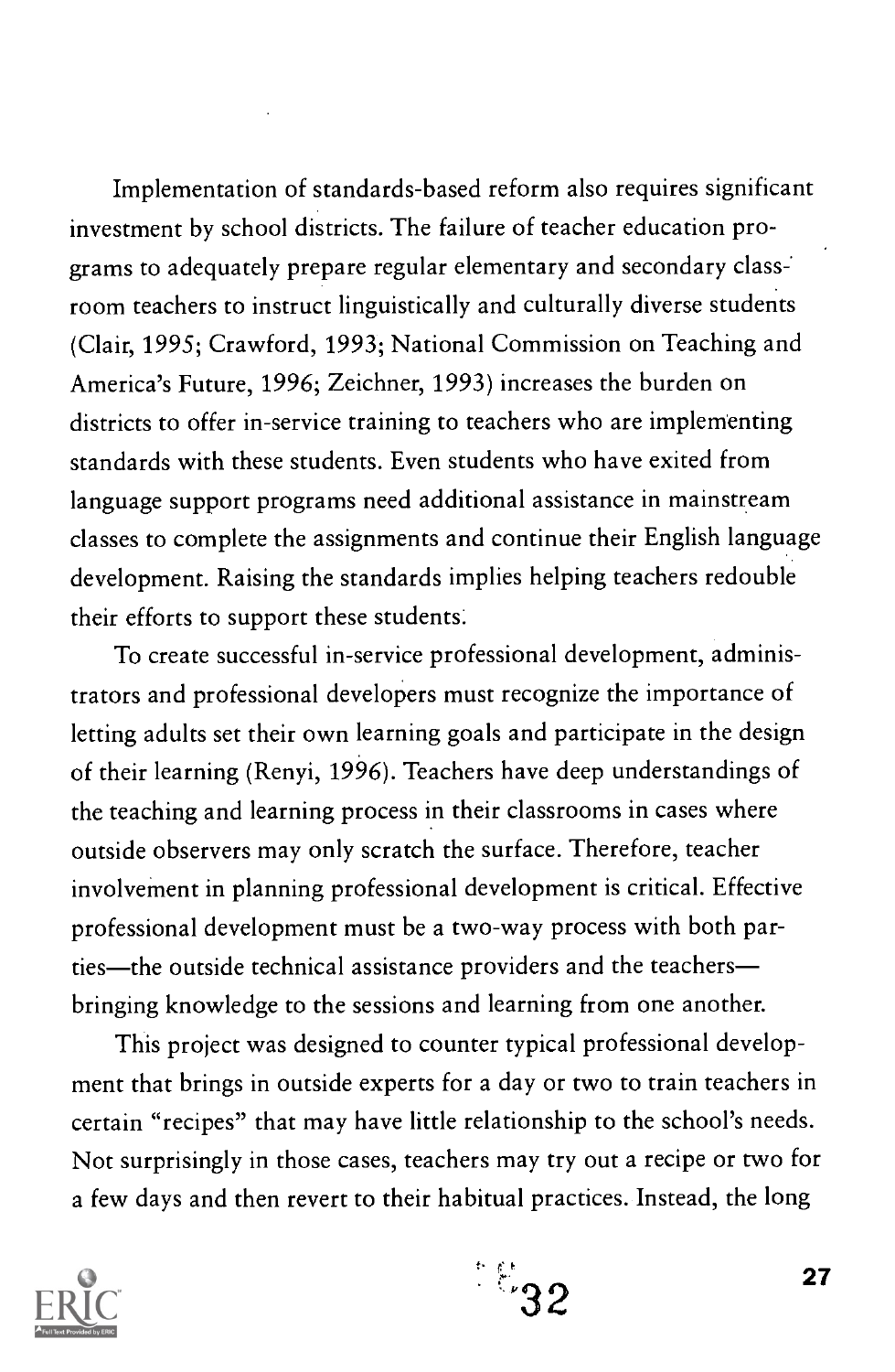term nature of the professional development allowed the LAB staff to learn about the district, the schools, and the teachers and then use that knowledge constructively with teachers to help them implement standards-based instruction with English language learners.

To implement standards effectively, districts must also utilize all the professional resources they possess. Our data revealed that teachers were not turning to their colleagues to ask for information about cultural phenomena, linguistic patterns, effective reading techniques, and so forth. This project helped to rectify that. Joint productive activity involving collaborative inquiry among ESL, bilingual, and content area teachers seems crucial to spreading the knowledge that already exists in schools. Furthermore, because the bureaucratic nature of schools and school districts favors fragmentation (Darling-Hammond; 1997), projects that are born in different departments tend not to work well together although they may complement each other conceptually. When engaged in several projects at once, even highly competent personnel and professionally active schools sometimes become drained.

Because it stands at the heart of the schools' mission to educate students; standards implementation can shape the running of schools on a daily basis, and it can serve as a foundation for other school reform activities. Yet for standards to play a powerful role, strong district leadership is needed to weave reform projects together and create conditions that encourage flexibility in the ongoing work of the system. Policy and practice must be linked in a reciprocal relationship that is reviewed regularly.



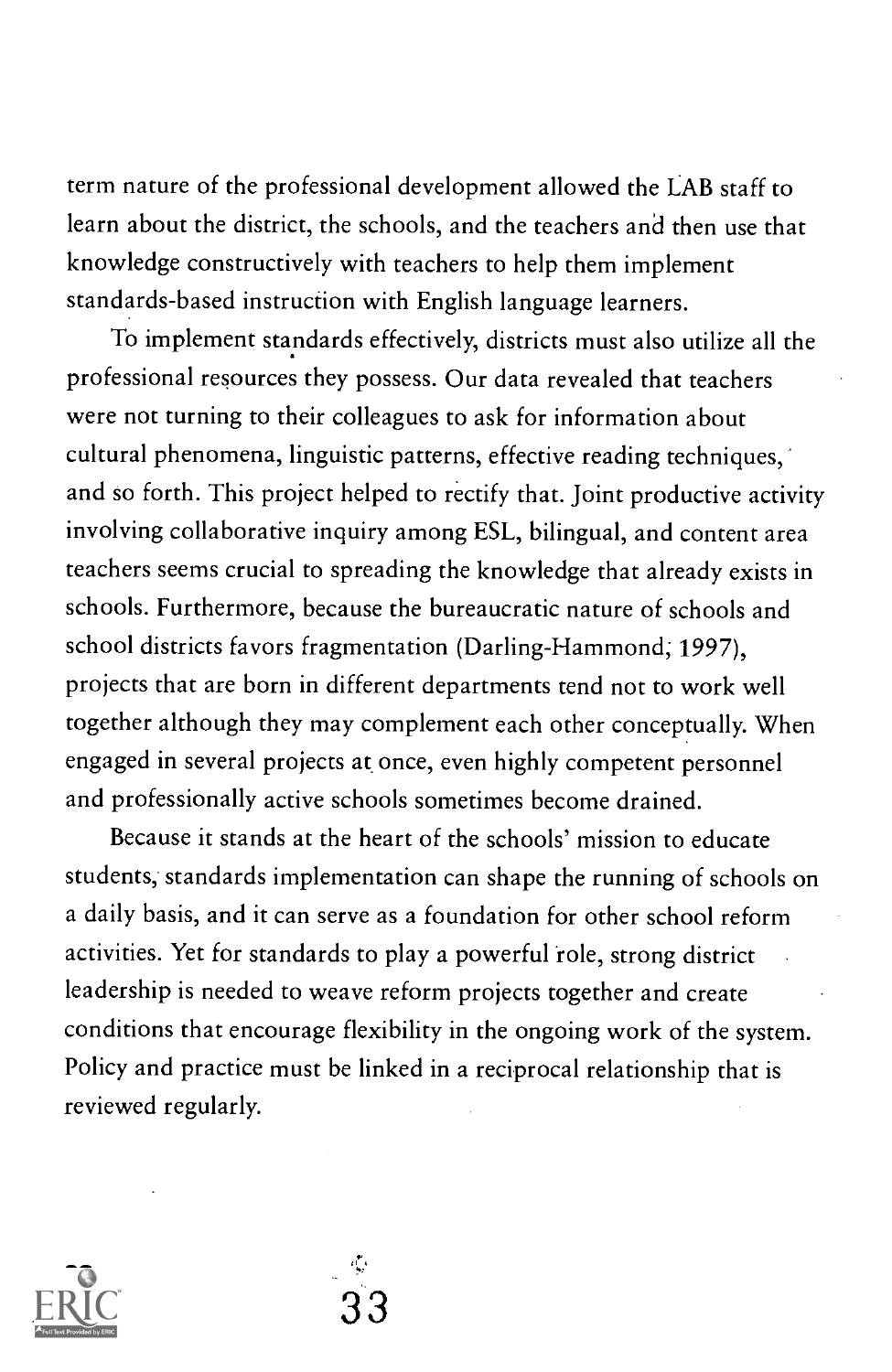# Conclusion

Standards-based reform involves students, teachers, administrators, parents, and policymakers in ways that can not be fully specified in advance. Lowell teachers have investigated a previously unexplored domain: the union of standards, instructional practice, and the educational needs of English language learners. Clearly, those most directly involved-teachers, schools, and districts-need professional support as they initiate reform, but what kind of support they need is not fully known.

In Lowell a self-discovery process has been initiated in which participants have begun to reveal their beliefs and practices and to examine ways of working with English language learners. To begin this work, researchers and district personnel have had to establish trust in each other and develop ways of working and learning together. The first year's work helped some teachers to refine their instructional practice so that it more directly addresses the goal of including English language learners in standards implementation. The implications for instruction across disciplines remain unclear, however. Does enhanced cultural and linguistic knowledge affect teachers' attitudes in ways that improve their relationships with students? Does this knowledge lead naturally to more appropriate instruction? If not, what supports would be required? These questions remain to be investigated. Nonetheless, the primary accomplishment of this project was developing the conditions for growth that may quite possibly be a prerequisite for change in practice.

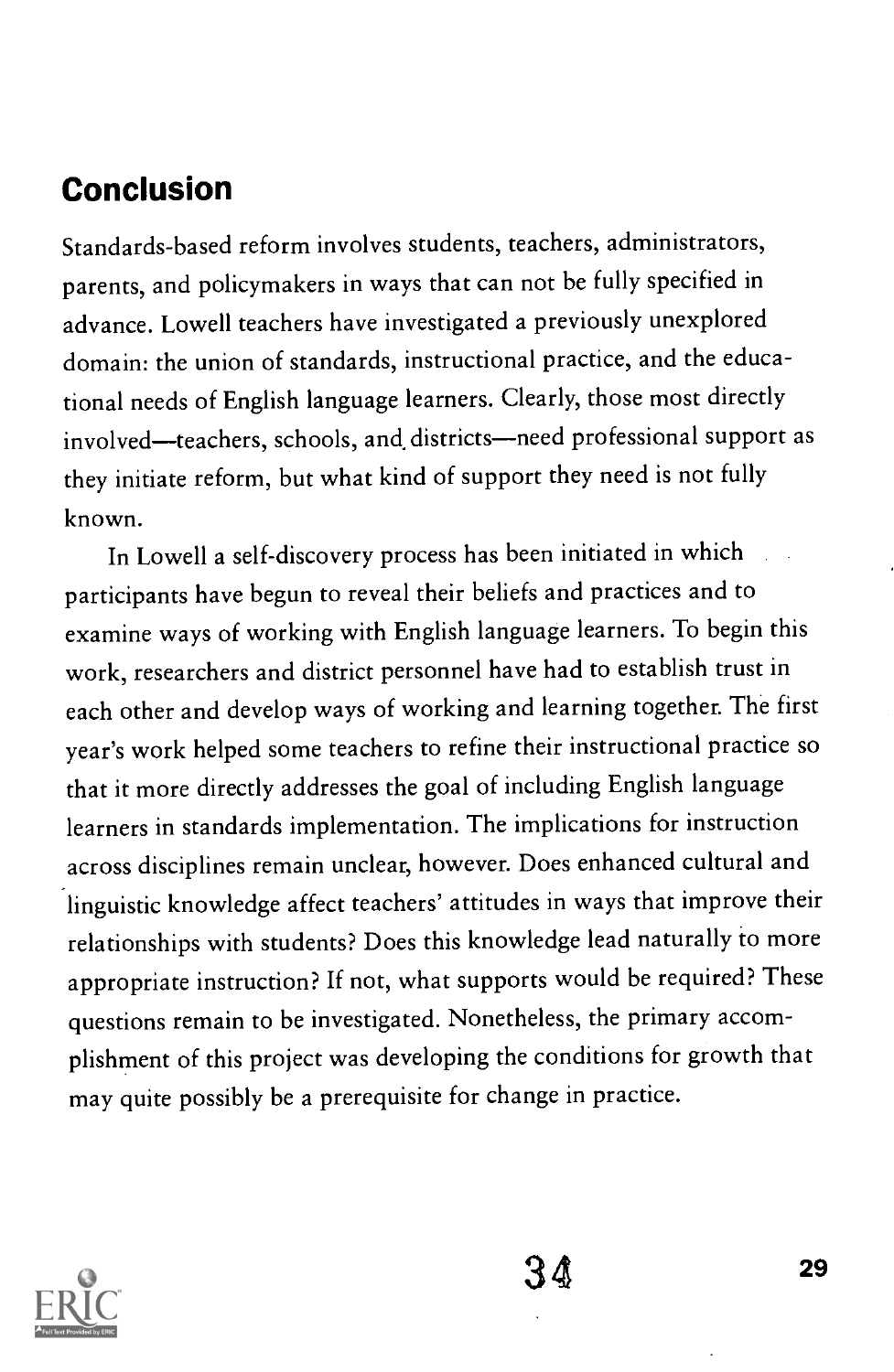## References

- August, D., & Hakuta, K. (Eds.) (1997). Improving schooling for language-minority children: A research agenda. Washington, DC: National Academy Press.
- Clair, N. (1995). Mainstream classroom teachers and ESL students. TESOL Quarterly, 29 (1), 189-196.
- Clair, N. (1998). Teacher study groups: persistent questions in a promising approach. TESOL Quarterly, 32 (3).
- Crawford, L. (1993). Language and literacy learning in multicultural classrooms. Boston: Allyn and Bacon
- Cray-Andrews, M., & E. Millen (1996). "The Learner Wheel." Unpublished handout. (Available from The Center for Resource Management, 2 Highland Road, South Hampton, NH 03827.)
- Darling-Hammond, L. (1997). The right to learn: A blueprint for creating schools that work. San Francisco: Jossey Bass.
- Darling-Hammond, L., & McLaughlin, M.W. (1995, April). Policies that support professional development in an era of reform. Phi Delta Kappan, 76 (8), 597-602.
- Erickson, E (1986). Qualitative methods in research on teaching. In M. Wittrock (Ed.), Handbook of research on teaching (3rd. ed). (pp. 119-161). New York: Macmillan.
- Garcia, E. (1994). Understanding and meeting the challenge of student cultural diversity. Boston: Houghton Mifflin.
- Hawley, W., & Valli, L. (1996). The essentials of effective professional development: A new consensus. Paper presented at the AERA Invitational Conference on Teacher Development and School Reform. Washington, DC.
- Kiang, P. N. (1996). Southeast Asian and Latino parent empowerment: Lessons from Lowell, Massachusetts. In C. E. Walsh (Ed.), Education reform and social change: Multicultural voices, struggles, and visions (pp. 59-69). Mahwah, NJ: Erlbaum.
- Lincoln, Y.S., & Guba, E.G. (1985). Naturalistic inquiry. Newbury Park, CA: Sage.
- Liston-Romeo, D. (1997). The role of students in school reform. Unpublished manuscript.

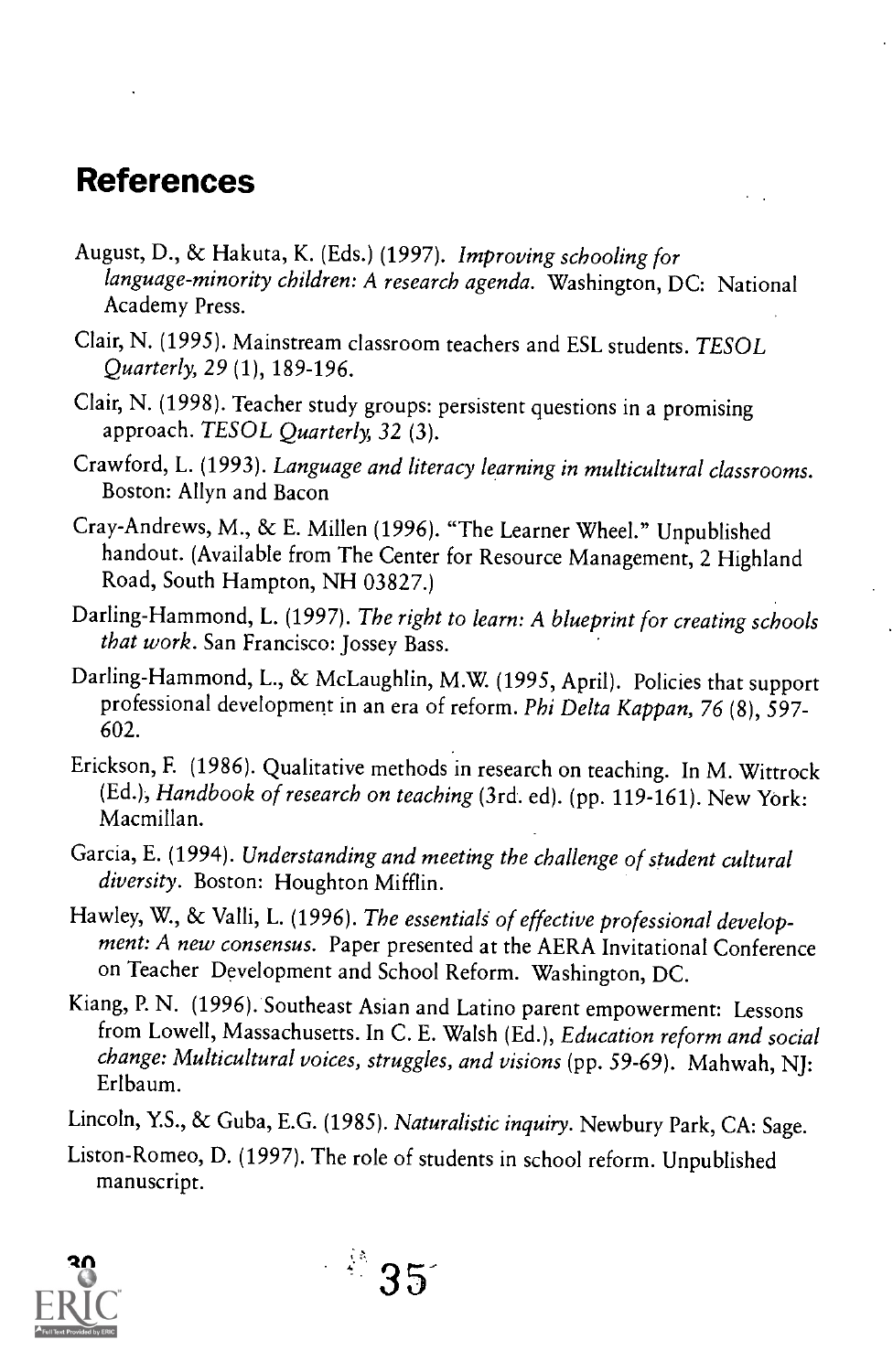- Little, J.W. (1993). Teachers' professional development in'a climate of education reform. Educational Evaluation and Policy Analysis, 15 (2), 129-151.
- Lowell Public Schools (personal communication, October 1996).
- Massachusetts Department of Education. (1997). [Percentage of students whose first language is not English, FY 1997] Raw data. Malden, MA: Bureau of Data Collection.
- Massachusetts Executive Office of Education. (1996). Massachusetts School District Profiles. Boston.
- McLaughlin, M.W. & Shepard, L.A. (1995). Improving education through standards-based reform. Washington, DC: National Academy of Education.
- Miles, M.B. & Huberman, A.M. (1994). Qualitative data analysis. Thousand Oaks, CA: Sage.
- National Commission on Teaching and America's Future. (1996). What matters most: Teaching for America's future. New York: Teachers College, Columbia University.
- Renyi, J. (1996). Teachers take charge of their learning: Transforming professional development for student success. New York: National Foundation for the Improvement of Education.
- Silver, J. (Producer). (1995). Profile of effective teaching in a multilingual classroom. [Video.] Washington, DC: National Center for Research on Cultural Diversity and Second Language Learning and the Center for Applied Linguistics.
- Tharp, R., & Gallimore, R. (1988). Rousing minds to life. New York: Cambridge.
- Wagner, T. (1997). Reinventing school from the bottom up. In E. Clinchy (Ed.), Transforming public education: A new course for America's future (pp. 170- 181). New York: Teachers College Press.
- Wolk, R.A. (Ed.). (1997, January). Quality counts: A report card on the condition of public education in the fifty states. A supplement to Education Week 16.
- Zeichner, K. (1993). Educating teachers for cultural diversity. NCRTL Special Report. East Lansing, MI: Michigan State University, National Center for Research on Teacher Learning.

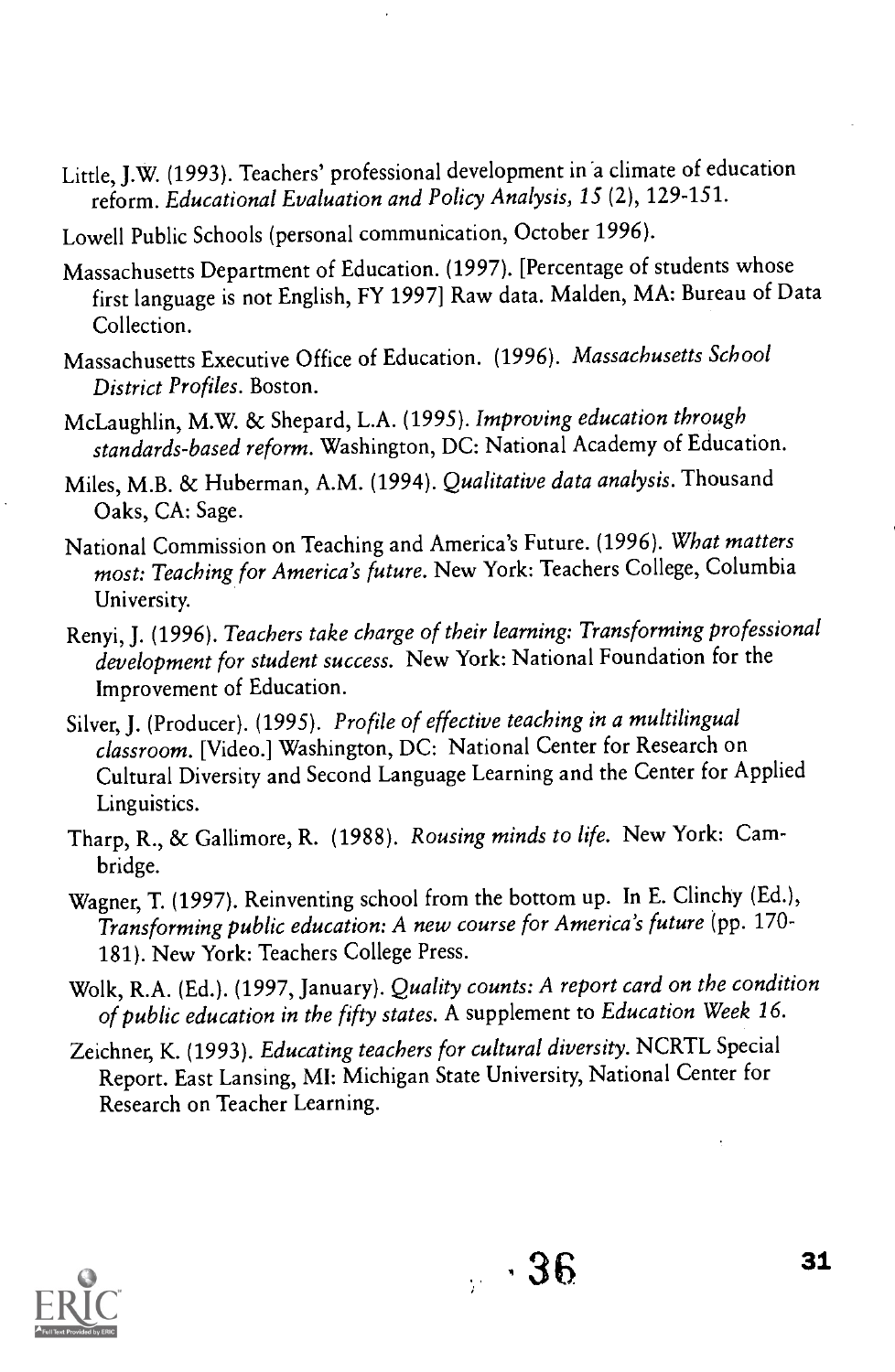#### The Northeast and Islands Regional Educational Laboratory A Program of The Education Alliance at Brown University

Adeline Becker Executive Director, The Education Alliance

Phil Zarlengo Executive Director, the LAB at Brown University

#### LAB BOARD OF GOVERNORS

Vincent Ferrandino Chair

> Marjorie Medd Vice Chair

#### BOARD MEMBERS

J. Duke Albanese Peter McWalters Barbara Bailey Richard Mills Pamela Berry Thong Phamduy James Connelly Dania Plummer Rudolph Crew Anne Rider Paul Crowley **Arthur Robbins** Katharine Eneguess Theodore Sergi Victor Fajardo David Sherman Charlotte K. Frank Jeanette Smith David Driscoll Jill Tarule Marc Hull **Elizabeth Twomey** Edward McElroy

Liston Davis Olga Lucia Sallaway